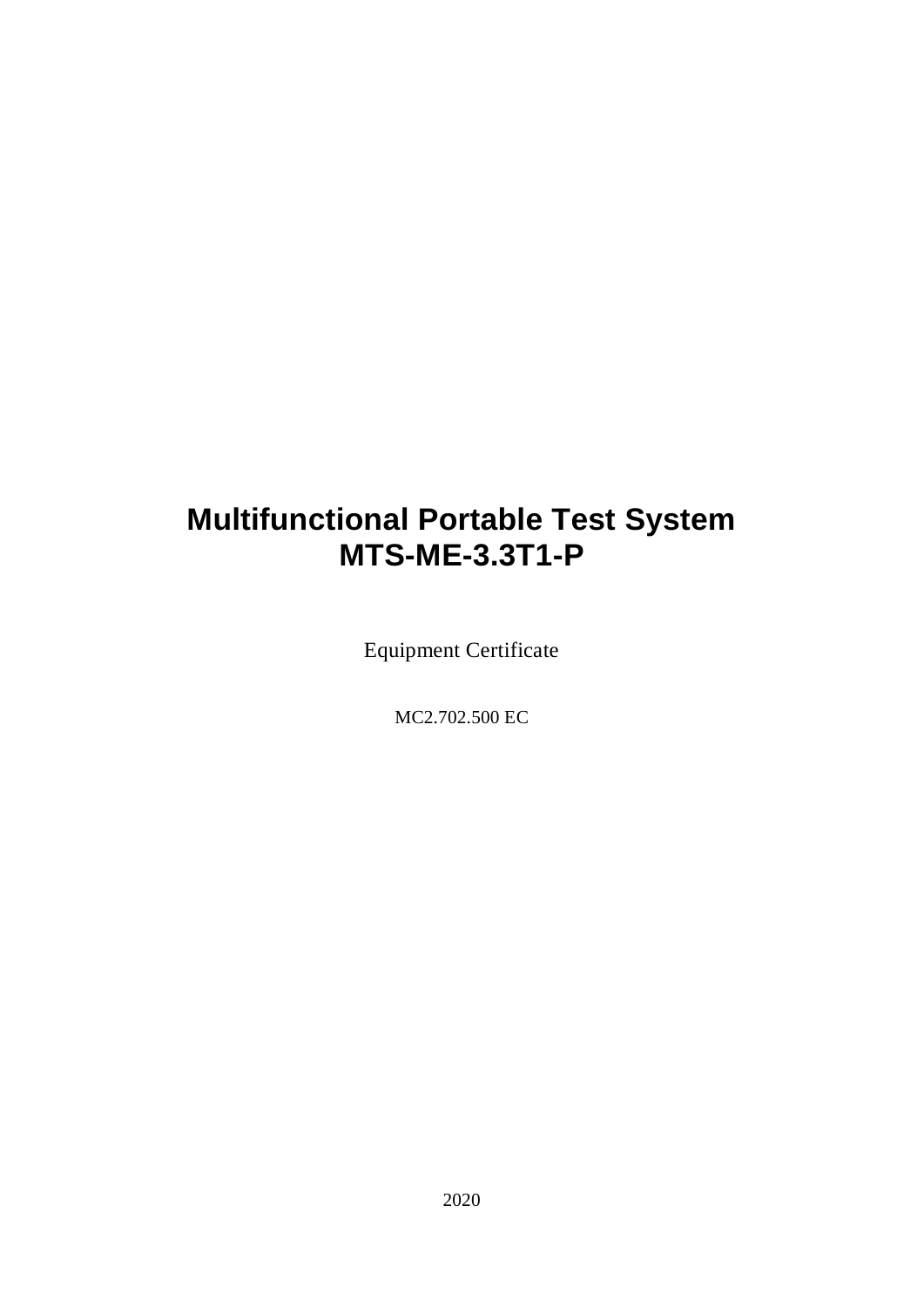# **TABLE OF CONTENTS**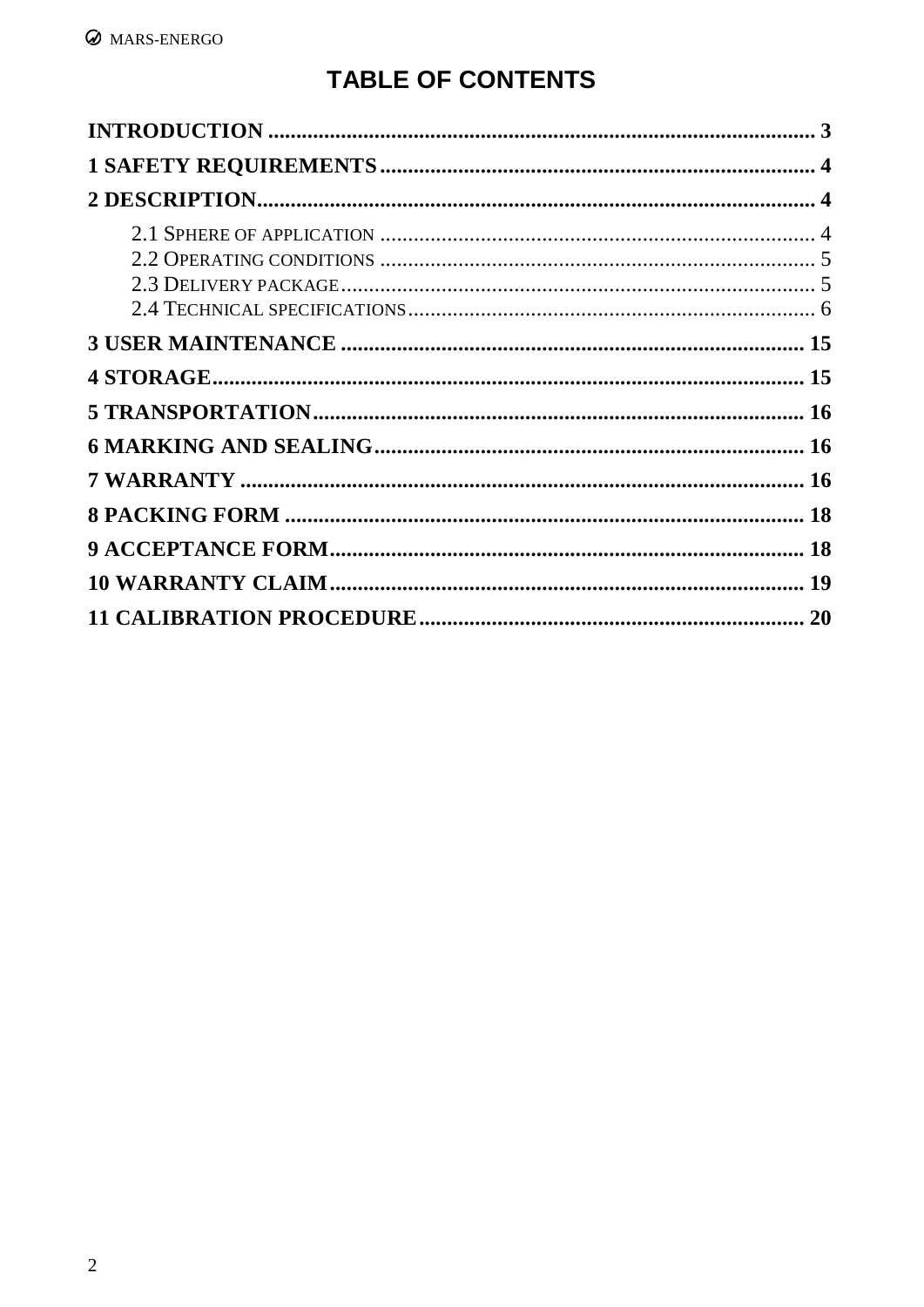#### **Introduction**

<span id="page-2-0"></span>This Equipment Certificate (hereinafter referred to as EC) describes the multi-functional test system MTS-ME-3.3T1-P (the test system below) and includes information about its operation, maintenance, transportation and storage. The document also represents appropriate acceptance and packing forms and contains information about warranty conditions. The aforesaid equipment has been manufactured in compliance with Technical Specifications TS 4381-053-49976497- 2013 and conforms to the Technical Requirements in force.

The test system features portable design and comes in various modifications differing in terms of the output power of current and voltage channels.

The test system includes the components listed below.

- Reference measuring instrument: the multifunctional reference standard Energomonitor 3.3T1 (EM3.3T1) registered with National Registry of measuring instruments under #39952-08
- Source of test signals: the programmable waveform generator Energoforma 3.3 (EF3.3) or the programmable waveform generator Energoforma 3.3-100 (EF3.3-100).

The legend of the test system contains information about the options as specified in the purchase order:

#### MTS-ME XX- P-X-XXX-XX/XXX -X/XXX TS 4381-053-49976497-2013 1 2 3 4 5 6

Meaning of the positions:

- 1 relates to the reference meter in use:
	- $\blacksquare$  3.3T1 Energomonitor- 3.3T1
- 2 relates to the design version option:
	- $\blacksquare$  P portable
- 3 relates to accuracy:
	- $\blacksquare$  10 includes Energomonitor 3.3T1
- $4$  relates to the maximum value of generated current I<sub>max</sub>, A:
	- $12$
	- $110$
- 5 relates to the power output of the current/voltage channels (VA):
	- $15/5$
	- $\blacksquare$  45/100
- $6$  relates to the output voltage range  $U_{min}/U_{max}$ , V:
	- 6/264 (6…264 V) (nominal values of phase / phase-to-phase voltages:  $60/60* \sqrt{3}$  V and  $220/220* \sqrt{3}$  V).

For example, MTS ME 3.3T1-P-10-12-15/5-6/264 is a meter test system intended for verification and calibration of instruments that measure AC voltage, current and power, it is equipped with the reference meter Energomonitor 3.3T1 and the source of test signals Energoforma 3.3-12.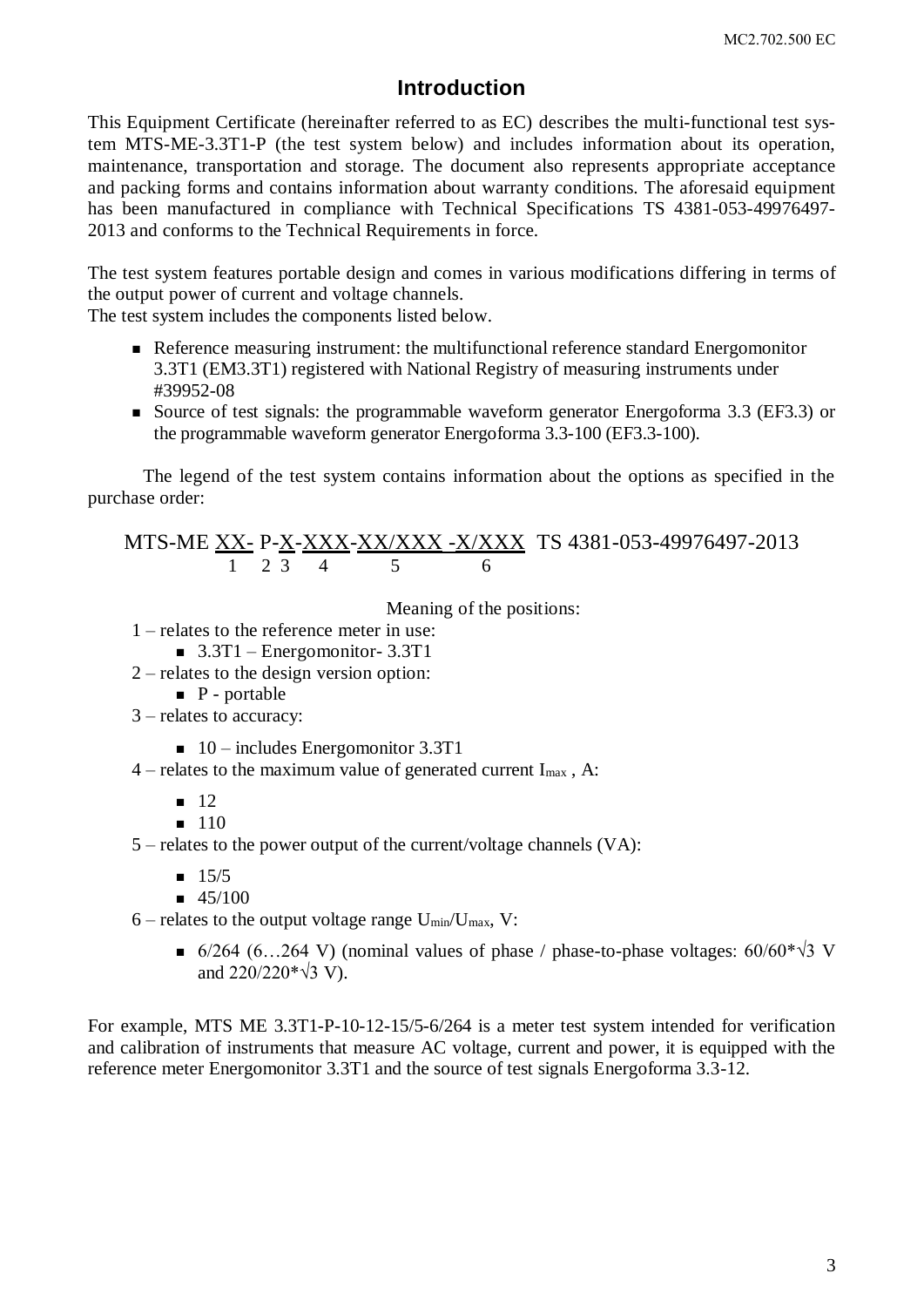

Fig. 1. MTS-ME-3.3T1-P – general view of the basic modules

# **1 SAFETY REQUIREMENTS**

<span id="page-3-0"></span>1.1 While the test system is being used as intended, the "Interbranch rules for Labour Safety (Safety Rules) When Operating Electrical Systems" (M., Energoatomizdat, 2001) and the corresponding local electrical safety requirements must be observed.

The symbol

placed on the components of the test system is intended to alert the user to the presence of important operating instructions. See section 3.2 "Turning on".

1.2 The test system is operated according to the safety requirements specified in IEC 61010-1; Measurement category: II; degree of protection against pollution: 1.

1.3 IEC 60529 protection code: IP20.

1.4 The components of the test system must be connected to the grounding bus before applying power to the test system.

# **2 DESCRIPTION**

#### <span id="page-3-1"></span>**2.1 Sphere of application**

<span id="page-3-2"></span>The multi-functional test system MTS-ME-3.3T1-P is designed to perform accuracy testing, calibration and verification of measuring instruments listed in the next section. The system generates waveforms with the electrical parameters specified below and measures electrical parameters such as active, reactive and apparent power, AC frequency, current and voltage, phase angles, power factor, and power quality parameters, including (but not limited to):

- RMS of the fundamental harmonic of voltage  $(U_{C1})$
- RMS of the voltage harmonic of order h (frequency h⋅f<sub>1</sub>), h = 2 … 50 (U<sub>Ch</sub>)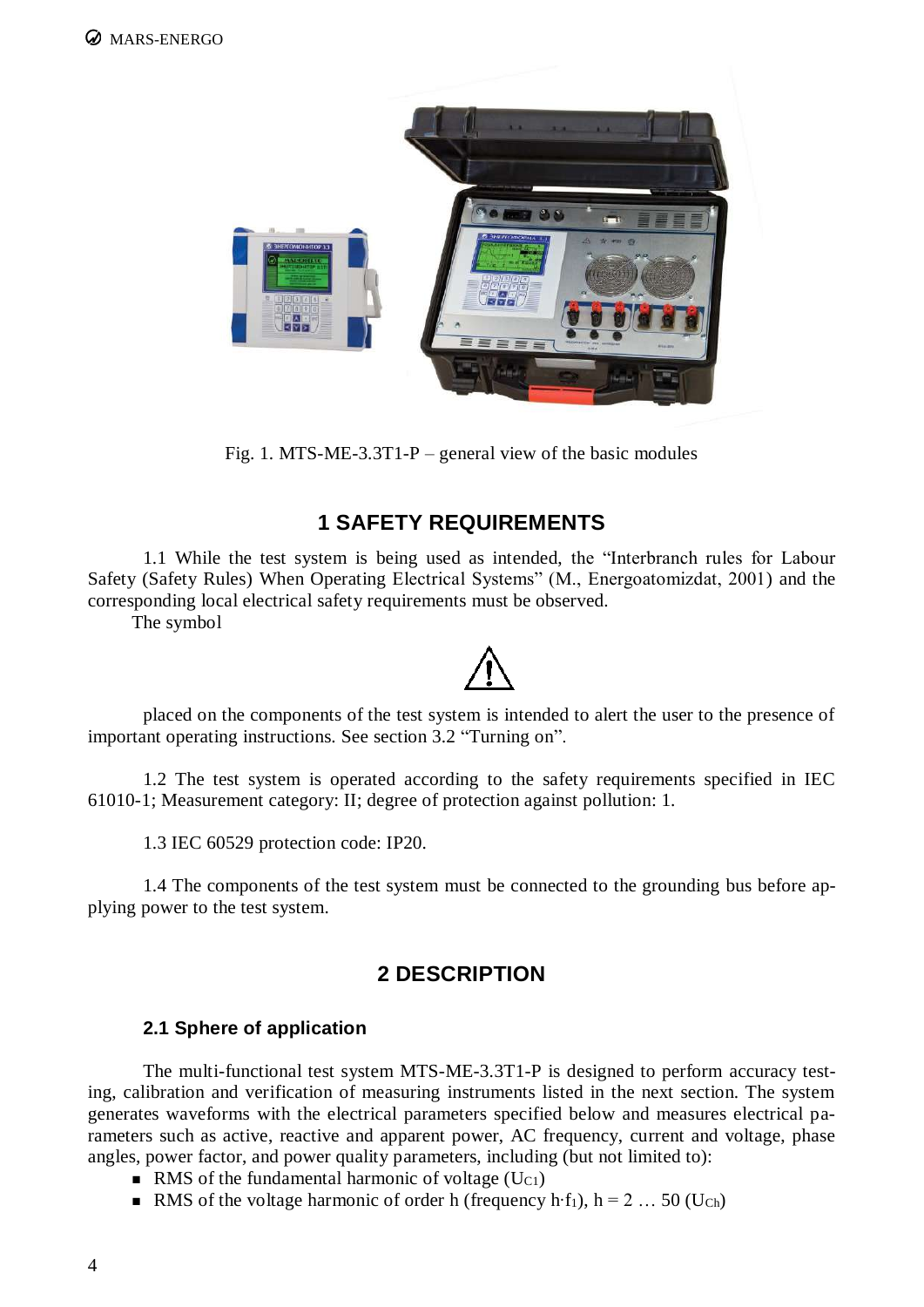- RMS of the voltage interharmonic of order m (frequency m⋅f<sub>1</sub>), m=  $0.5$  … 50.5 in 1.0 increments  $(U_{Cm})$
- RMS of the fundamental harmonic of current  $(I<sub>C1</sub>)$
- RMS of the current harmonic of order h,  $h = 2 ... 50$  ( $I_{Ch}$ )
- RMS of the current interharmonic of order m (frequency m⋅f<sub>1</sub>), m=  $0.5$  … 50.5 in 1.0 increments  $(I_{Cm})$
- Phase angle between the voltage harmonic of order h and the current harmonic of order h in the same phase
- Voltage harmonic of order h in reference to fundamental harmonic,  $h=2...50$  [K<sub>U</sub>(h)]
- **Current harmonic of order h in reference to fundamental harmonic, h= 2...50 [K<sub>I</sub>(h)]**
- Active power of the fundamental harmonic  $(P_1)$
- Reactive power of the fundamental harmonic  $(Q_1)$
- Active power of the harmonic of order h,  $h=2...50$  ( $P_{(h)}$ )
- $\blacksquare$  Total Harmonic Distortion of voltage (THD<sub>U</sub>)
- $\blacksquare$  Total Harmonic Distortion of current (THD<sub>I</sub>)
- Positive sequence voltage of the fundamental  $(U_1)$
- $\blacksquare$  Zero sequence voltage of the fundamental (U<sub>0</sub>)
- Negative sequence voltage of the fundamental  $(U_2)$
- Negative sequence voltage ratio ( $K_{2U}$ ) and zero sequence voltage ratio ( $K_{0U}$ )
- Positive sequence current of the fundamental  $(I_1)$
- $\blacksquare$  Zero sequence current of the fundamental  $(I_0)$
- Negative sequence current of the fundamental  $(I_2)$
- **•** Phase angle between the voltage and current of positive, or negative, or zero sequence
- $\blacksquare$  Flicker short-term severity
- Duration of voltage dip  $(\Delta t_d)$
- Depth of voltage dip  $(\delta U d)$
- **Height of voltage swell (K<sub>sw U</sub>)**
- Duration of voltage swell  $(\Delta t_{sw})$

Typical applications include metrological (test) laboratories at industrial enterprises.

#### <span id="page-4-0"></span>**2.2 Operating conditions**

| Environmental conditions for the portable test system MTS-ME-3.3T1-P are as follows: |                               |
|--------------------------------------------------------------------------------------|-------------------------------|
| Ambient temperature, <sup>o</sup> C                                                  | From $-20$ to 55              |
| Relative humidity, %                                                                 | 80 at 25 $\degree$ C, or less |
| Atmospheric pressure, kPa (mm Hg)                                                    | From 84 to 106.7 (630 to 800) |

Additional measurement errors of the test system as a whole correspond to the additional measurement errors of the utilized reference instrument.

<span id="page-4-1"></span>The test system is powered from mains (220 $\pm$ 10%) V, (50  $\pm$  5%) Hz, THD  $\leq$  5%.

#### **2.3 Delivery package**

|  |  |  |  |  |  |  |  |  | Table 1 – Complete delivery package for the test system MTS-ME-3.3T1-P |
|--|--|--|--|--|--|--|--|--|------------------------------------------------------------------------|
|--|--|--|--|--|--|--|--|--|------------------------------------------------------------------------|

| Name and description                                                          | $Q$ -ty              |
|-------------------------------------------------------------------------------|----------------------|
| Three-phase phantom power source Energoforma 3.3-12 or<br>Energoforma 3.3-100 | 1 unit               |
| Reference meter Energomonitor 3.3T1 or Energomonitor 3.3T1-C                  | 1 unit               |
| Software (Enform, EnfCalibrationRig, EmCounter)                               | 1 flash memory drive |
| PC connection cable (RS-232)                                                  | 2 pcs                |
| Power supply cables                                                           | 1 set                |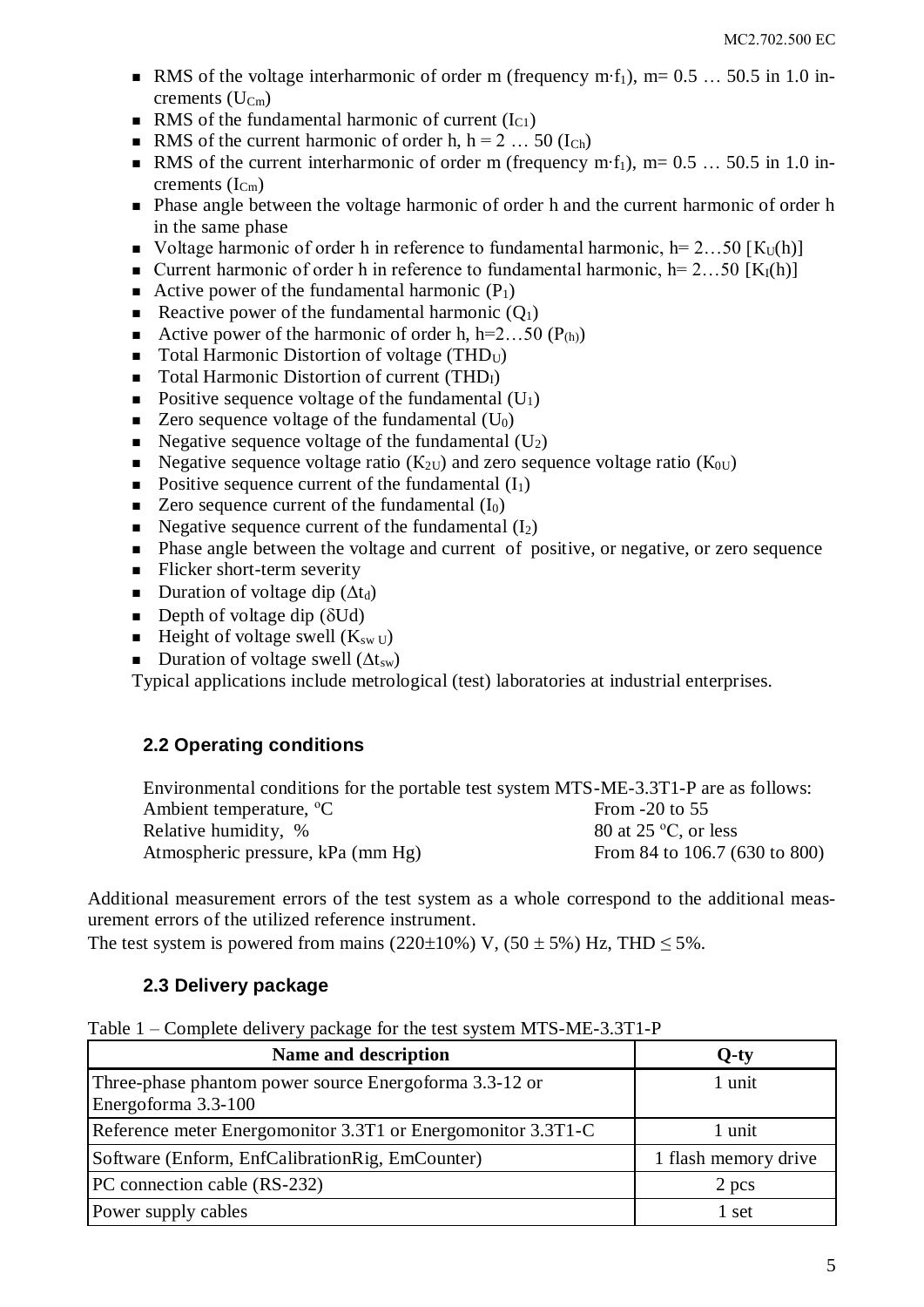| Name and description                                                                                        | $Q$ -ty |
|-------------------------------------------------------------------------------------------------------------|---------|
| Measurement cables                                                                                          | 1 set   |
| User manual (MC2.702.500-01 UM)                                                                             | 1~pc    |
| Equipment certificate (MC2.702.500 EC)                                                                      | 1~pc    |
| Packaging                                                                                                   | 1 set   |
| <b>Accessories *:</b>                                                                                       |         |
| Calmar-SL (Error Calculator, DC Current/Voltage-To-Frequency<br>Converter)                                  | 1unit   |
| Converter USB-4 RS232                                                                                       | 1~pc    |
| 10-turn Calibrated Coils (current boosters) for accuracy testing of de-<br>vices complete with clamp-on CTs | 3 pcs   |
| 20-turn Calibrated Coils (current boosters) for accuracy testing of de-<br>vices complete with clamp-on CTs | 3 pcs   |
| 100-turn Calibrated Coils (current boosters) for accuracy testing of<br>devices complete with clamp-on CTs  | 1 set   |
| Laptop                                                                                                      | 1 unit  |
| Equipment Certificate for Calibrated Coils (10, 20, 100 turns)                                              | 1~pc    |
| * The particular delivery package is agreed to contain the accessories marked in the Table                  |         |

#### **2.4 Technical specifications**

<span id="page-5-0"></span>2.4.1 The test system works in 2 modes:

- PC-controlled mode (with one of the programs from the Energoforma software package)
- Standalone mode (manually controlled from the keypads of the Energomonitor 3.3T1 and Energoforma 3.3 instruments).

Waveforms of test signals (together with their parameters) and measured values are viewed on the displays of the Energoforma 3.3 and Energomonitor 3.3T1 respectively or on a PC.

2.4.2 The test system has three channels for generating and measuring phase voltages and three independent channels for generating and measuring currents. The ways to specify a digital model of a test signal are as follows:

- By specifying signal parameters manually from the built-in keyboard
- By recording the parameters of a signal selected from the Library of standard signals into the test system via RS-232 port running the Energoforma program.

2.4.3 Waveforms and parameters of signals are viewed on either the built-in displays of the Energoforma 3.3 and Energomonitor 3.3T1 or on a PC running the dedicated software.

2.4.4 The test system provides for generating single- and three-phase AC currents and voltages within the ranges and with the errors of setting specified in Tables 2 and 3.

| Parameter of test signal                                | <b>Range of</b><br>setting | In increments<br>of | <b>Notes</b> |
|---------------------------------------------------------|----------------------------|---------------------|--------------|
| 1 RMS of the voltage harmonic of order n, %<br>of $U_1$ | 0 to 100                   | 0.01                | $n = 2  19$  |
|                                                         | $0$ to 50                  |                     | $n = 2050$   |
| 2 RMS of the current harmonic of order n, %             | 0 to 100                   | 0.01                | $n = 2  19$  |
| of $I_1$                                                | $0$ to 50                  |                     | $n = 2050$   |

Table 2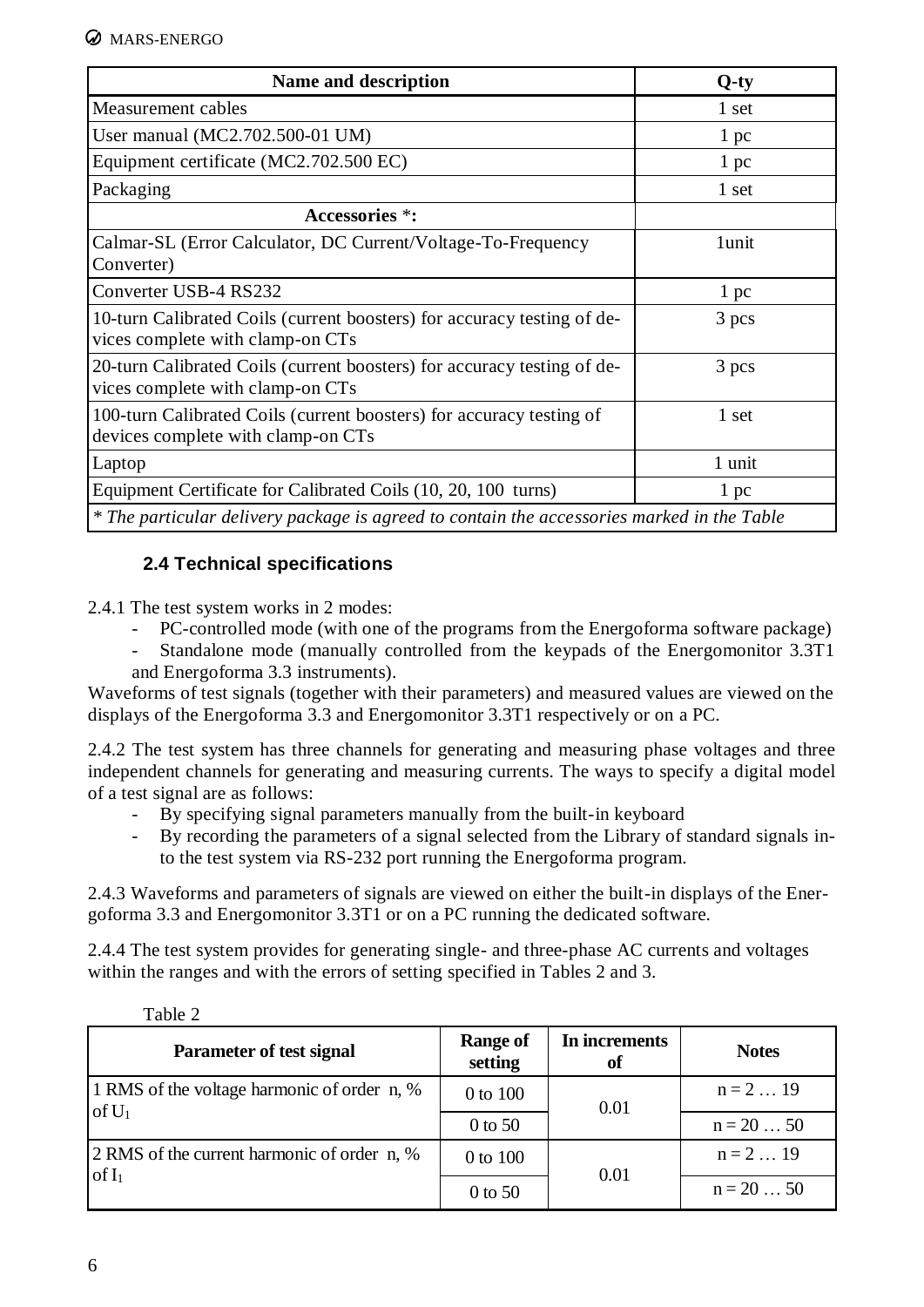| Parameter of test signal                                                                                                       | <b>Range of</b><br>setting | In increments<br>of | <b>Notes</b>                                                                    |
|--------------------------------------------------------------------------------------------------------------------------------|----------------------------|---------------------|---------------------------------------------------------------------------------|
| 3 RMS of the voltage interharmonic of frequen-<br>cy m·f <sub>1</sub> , % of $U_1$                                             | 0 to 15                    | 0.01                | $m = 0.5  50.5$<br>in increments 1.0                                            |
| 4 RMS of the current interharmonic of frequen-<br>cy m·f <sub>1</sub> ., % of $I_1$                                            | 0 to 15                    | 0.01                |                                                                                 |
| 5 Phase shift between the fundamental harmon-<br>ics of:                                                                       |                            |                     |                                                                                 |
| Output voltages, degrees                                                                                                       | $-180$<br>to 180           | 0.01                | U from 0.2Unom<br>to U <sub>MAX</sub> , V                                       |
| Voltage and current in the same phase, degrees                                                                                 |                            | 0.01                | I from 0.1 Inom to<br>$I_{MAX}$ , $A$                                           |
| 6 Phase shift between the harmonic of order n<br>and the fundamental harmonic of voltage, de-<br>grees                         | $-180$<br>to 180           | 0.01                | $n = 2  50;$<br>U from 0.2Unom<br>to $U_{MAX}$ , $V$                            |
| 7 Phase shift between the interharmonic of fre-<br>quency m·f <sub>1</sub> and the fundamental harmonic of<br>voltage, degrees | $-180$<br>to 180           | 0.01                | $m = 0.550.5$<br>in increments 1.0<br>U from 0.2Unom<br>to U <sub>MAX</sub> , V |
| 8 Phase shift between the harmonic of order n<br>and the fundamental harmonic of current, de-<br>grees                         | $-180$<br>to 180           | 0.01                | $n = 20  50$<br>I from 0.1 Inom to<br>$I_{MAX}$ , A                             |
| 9 Phase shift between the interharmonic of fre-<br>quency m·f <sub>1</sub> and the fundamental harmonic of<br>current, degrees | $-180$<br>to 180           | 0.01                | $m = 0.550.5$<br>in increments of 1.0<br>I from 0.1 to $I_{MAX}$ ,<br>A         |
| 10 Number of dips and swells                                                                                                   | 0 to 100 000               | $\mathbf{1}$        |                                                                                 |
| 11 Residual voltage during voltage dip, % of<br>U <sub>din</sub> (declared input voltage)                                      | 10 to 100                  | 0.01                | $49 \text{ Hz} < f < 51 \text{ Hz}$                                             |
| 12 Maximum swell voltage magnitude, % of<br>U <sub>din</sub> (declared input voltage)                                          | 100<br>to 200              | 0.5                 | $49 \text{ Hz} < f < 51 \text{ Hz}$                                             |

| Table 3                                                                                 |                                           |                       |                                                               |              |
|-----------------------------------------------------------------------------------------|-------------------------------------------|-----------------------|---------------------------------------------------------------|--------------|
| <b>Parameter of test</b><br>signal                                                      | Range<br>of setting                       | In incre-<br>ments of | <b>Permissible limit of the</b><br>error of setting           | <b>Notes</b> |
| 1 Frequency of the<br>fundamental (first)<br>harmonic of output<br>signals $(f_1)$ , Hz | 42.5<br>to $70*$                          | 0.01                  | absolute 0.01                                                 |              |
| 2 RMS of the funda-<br>mental harmonic of<br>voltage $U_1$ , V                          | $(0.251.2)U_{nom}$<br>$(0.050.25)U_{nom}$ | 0.01                  | relative<br>$\pm 1\%$<br>$\pm [1.0+0.5((U_{nom}/U)-1)]\%$     |              |
| 3 RMS of the funda-<br>mental harmonic of<br>current, $I_1$ , A                         | $(0.21.2)I_{nom}$<br>$(0.050.2)I_{nom}$   | 0.0001                | relative<br>$\pm 1\%$<br>$\pm [1.0 + 0.5((I_{nom}/I) - 1)]\%$ |              |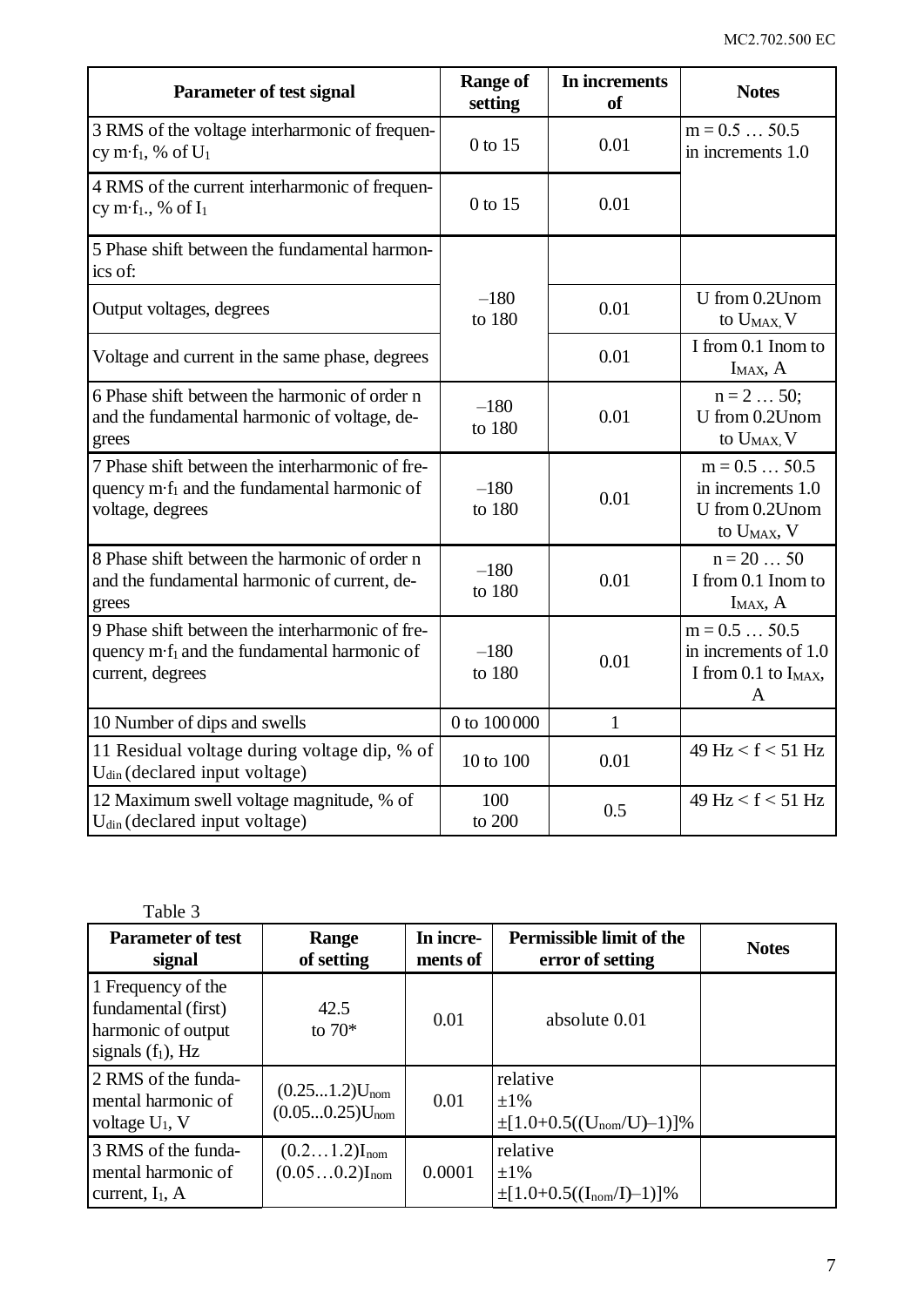

| <b>Parameter of test</b><br>signal                                                                               | Range<br>of setting | In incre-<br>ments of | Permissible limit of the<br>error of setting | <b>Notes</b>                                                                                                              |
|------------------------------------------------------------------------------------------------------------------|---------------------|-----------------------|----------------------------------------------|---------------------------------------------------------------------------------------------------------------------------|
| 4 Total Harmonic<br>Distortion of gener-<br>ated voltage wave-<br>forms, %                                       |                     |                       | relative<br>$\leq 1\%$<br>$< 2.0\%$          | $(0.251.2)$ U <sub>nom</sub><br>At a load of<br>10% of the<br>nominal load<br>At the nominal<br>load                      |
| 5 Total Harmonic<br>Distortion of gener-<br>ated current wave-<br>forms, %                                       |                     |                       | relative<br>$\leq 1\%$<br>$\leq 2.0\%$       | $(0.21.2)I_{nom}$<br>At a load of<br>10% of the<br>nominal load<br>At the nominal<br>load                                 |
| 6 Phase shift specified<br>between the first volt-<br>age harmonic and the<br>first current harmonic,<br>degrees | $-180$ to 180       | 0.01                  | absolute<br>$\pm 1$                          | $(0.251.2)$ U <sub>nom</sub>                                                                                              |
| 7 Duration of voltage<br>dip or swell (t), s                                                                     | $0$ to $600$        | 0.001                 | absolute, s<br>$\pm 0.002$                   |                                                                                                                           |
| 8 Event (dip or swell)<br>repetition period $(T)$ , s                                                            | 0 to 600            | 0.001                 | absolute, s<br>$\pm 0.002$                   |                                                                                                                           |
| 9 Flicker short-term<br>severity                                                                                 | 0.25<br>to $10$     |                       | relative, %<br>±1.5                          | 49Hz < f < 51Hz<br>180 < U < 235V<br>Provided that<br>voltage enve-<br>lope is mean-<br>der-like<br>$0.4<\Delta U/U<10\%$ |

*\* Within a frequency range of 42.5 – 45 Hz, maximal values of voltage and current must not exceed the corresponding nominal values. The power output of the power source is no more than 0.5Pnom.*

The test system provides for measurements of electrical parameters within the ranges and permissible error limits specified for the reference meter included in the delivery package.

The basic accuracy and technical characteristics of the reference meter Energomonitor 3.3T1 (with the power quality analyzer function, if ordered) are represented in Table 4.

| TUOIV I                          |                                               |                                                         |                                                |
|----------------------------------|-----------------------------------------------|---------------------------------------------------------|------------------------------------------------|
| <b>Measured values</b>           | <b>Measurement</b><br>ranges                  | Types and limits of<br>permissible fundamental<br>error | <b>Note</b>                                    |
| 1 RMS of AC voltage<br>$(U)$ , V | $0.01$ U <sub>N</sub> to $1.5$ U <sub>N</sub> | relative<br>$\pm [0.1 + 0.01((U_N/U)-1)]\%$             | $U_N = 60$ (100),<br>120 (200),<br>240 (415) V |
| 2 RMS of $1st$ voltage           |                                               | relative                                                |                                                |
| harmonic $(U_1)$ , V             | $0.01U_N$ to $1.5U_N$                         | $\pm [0.1 + 0.01((U_N/U)-1)]\%$                         |                                                |
| 3 DC voltage $(U_{DC})$ , V      |                                               | relative                                                |                                                |
|                                  | $0.01$ U <sub>N</sub> to $1.5$ U <sub>N</sub> | $\pm [0.2 + 0.02((U_N/U)-1)]\%$                         |                                                |



8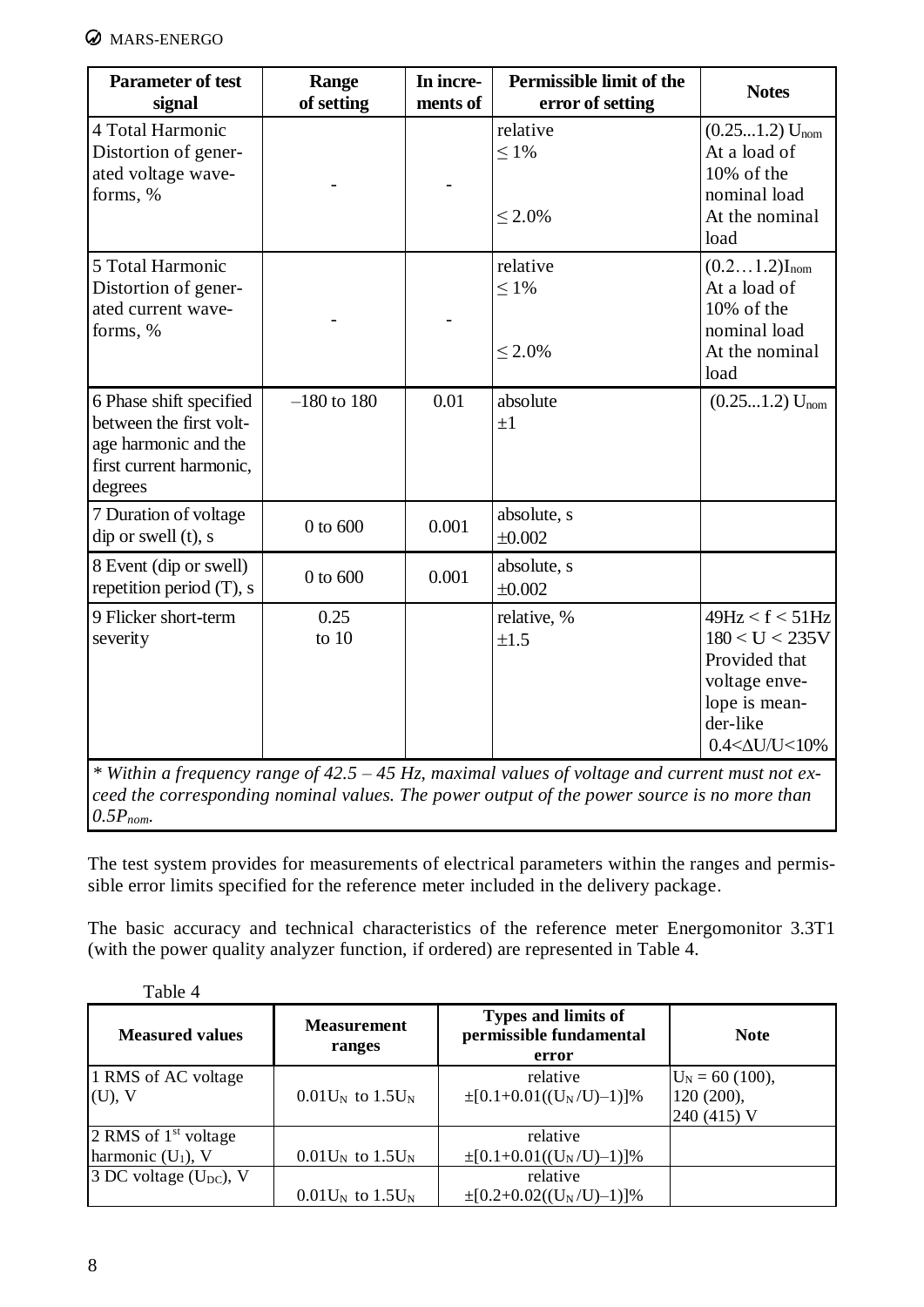| <b>Measured values</b>                                                                                                   | <b>Measurement</b><br>ranges                                                               | <b>Types and limits of</b><br>permissible fundamental<br>error                                                                                                                                                                                                       | <b>Note</b>                                                                                                                                                                                                                                                                                                                 |
|--------------------------------------------------------------------------------------------------------------------------|--------------------------------------------------------------------------------------------|----------------------------------------------------------------------------------------------------------------------------------------------------------------------------------------------------------------------------------------------------------------------|-----------------------------------------------------------------------------------------------------------------------------------------------------------------------------------------------------------------------------------------------------------------------------------------------------------------------------|
| 4 RMS of AC current (I),<br>$\mathbf{A}$                                                                                 | $0.005I_N$ to $1.5I_N^*$<br>$0.05I_N$ to $1.5I_N$<br>$0.05I_N$ to $1.5I_N$                 | relative<br>$\pm [0.1 + 0.01((I_N/I)-1)]\%$<br>$\pm[0.5+0.05((I_N/I)-1)]\%$<br>$\pm[1.0+0.05((I_N/I)-1)]\%$                                                                                                                                                          | Nominal RMS values<br>of measured AC cur-<br>rent are determined<br>by, and correspond to<br>the nominal values of<br>primary current con-<br>verters (CTB, current<br>clamp, CTCS) taken<br>from EM-3.3T1 deliv-<br>ery package. The<br>range is as follows:<br>0.1, 1, 0.5, 5, 10, 50,<br>100, 300, 500, 1000,<br>3000 A. |
| 5 RMS of 1 <sup>st</sup> current<br>harmonic $(I_1)$ , A                                                                 | $0.01I_N$ to $1.5I_N^*$<br>$0.05I_N$ to $1.5I_N$ <sup>*</sup><br>$0.05I_N$ to $1.5I_N$ *** | relative<br>$\pm [0.2 + 0.02((I_N/I)-1)]\%$<br>$\pm[0.5+0.05((I_N/I)-1)]\%$<br>$\pm[1.0+0.05((I_N/I)-1)]\%$                                                                                                                                                          |                                                                                                                                                                                                                                                                                                                             |
| 6 Phase angle between<br>the 1 <sup>st</sup> harmonics of<br>phase voltages $(\varphi_U)$ , de-<br>grees                 | 0 to 360                                                                                   | absolute<br>$\pm 0.1$                                                                                                                                                                                                                                                | $0.2U_N < U < 1.5 U_N$                                                                                                                                                                                                                                                                                                      |
| 7 Phase angle between 1st<br>voltage and $1st$ current<br>harmonics in the same<br>phase $(\varphi_{UI})$ , degrees      | 0 to 360                                                                                   | absolute<br>$±0.2*$<br>$\pm 0.5$ **<br>$\pm 0.5$ ***                                                                                                                                                                                                                 | $0.2I_N < I < 1.5I_N$<br>$0.2U_N < U < 1.5U_N$                                                                                                                                                                                                                                                                              |
| 8 Phase angle between<br>$nth$ voltage and $nth$ current<br>harmonics, n being 2 to<br>40, $(\varphi_{UI(n)})$ , degrees | 0 to 360                                                                                   | absolute<br>$\pm3.0$ $^{**}$<br>$\pm 1.0$ <sup>*</sup><br>$\pm 3.0$ *<br>$±6.0$ **                                                                                                                                                                                   | Only for EM-3.3T1<br>with Current Trans-<br>former Block, or<br>Precision EM-3.3T1<br>with Current clamps<br>$P_{(N)} \ge 0.003I_N U_N$<br>0.1 $I_N \le I \le 1.5 I_N$<br>$2\% \le K_{(n)} \le 15\%$<br>$2 \leq n \leq 10$<br>$11 \le n \le 40$                                                                             |
| 9 Active power (P), W                                                                                                    | $0.01I_N U_N$<br>to $1.5I_N$ 1.2U <sub>N</sub>                                             | relative<br>$\pm 0.1\%$ * $\pm 0.5\%$ ** $\pm 1.0\%$<br>$\pm 0.2\%$<br>$\pm 0.15\%$ $^*$ $\pm 1.0\%$ $^{**}$ $\pm 2.0\%$ $^{***}$<br>$\pm 0.25\%$ $^{*}$<br>$\pm [0.25+0.02((P_N/P)-1)]\%$<br>$\pm[1.0+0.1((P_N/P)-1)]\%$<br>$\pm$ [2.0+0.1((P <sub>N</sub> /P)-1)]% | $PF = 1$<br>0.1 $I_N \leq I \leq 1.5$ $I_N$<br>0.01 $I_N \leq I < 0.1$ $I_N$<br>PF 0.5L1 0.5C<br>$0.1 I_N \le I \le 1.5 I_N$<br>$0.02$ I <sub>N</sub> $\leq$ I < 0.1 I <sub>N</sub><br>PF 0.2L10.2C<br>$0.1 I_N \le I \le 1.5 I_N$                                                                                          |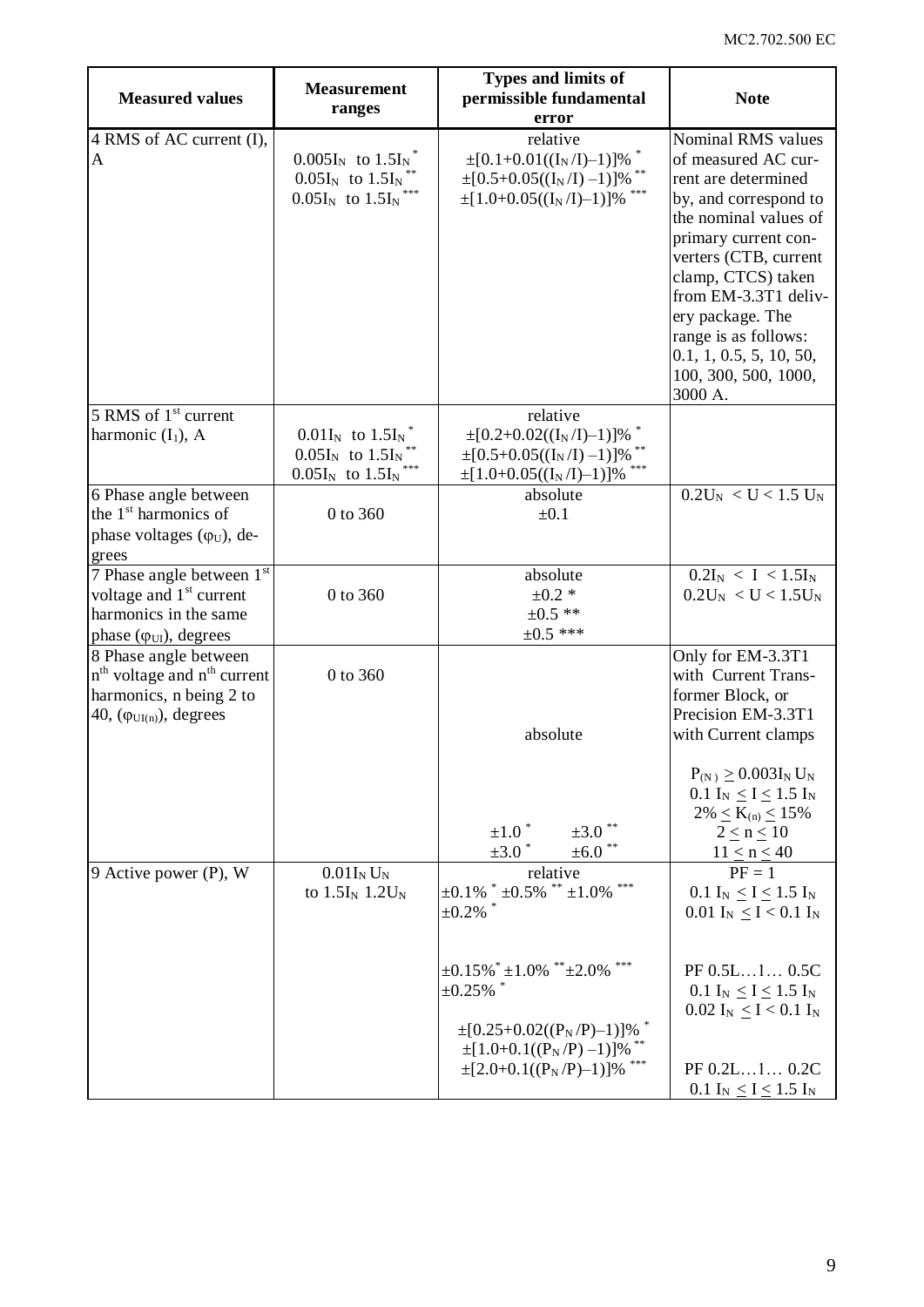# **Ø** MARS-ENERGO

| <b>Measured values</b>                                                                                                                                    | <b>Measurement</b><br>ranges          | <b>Types and limits of</b><br>permissible fundamental<br>error | <b>Note</b>                                                           |
|-----------------------------------------------------------------------------------------------------------------------------------------------------------|---------------------------------------|----------------------------------------------------------------|-----------------------------------------------------------------------|
| 10 Reactive power $(Q)$ ,<br>var, calculated with one<br>of three methods:<br>$Q_1 = \sqrt{(S^2 - P^2)} -$ geomet-<br>rical method;                       | $0.01I_N U_N$<br>to $1.5I_N$ $1.2U_N$ | relative<br>$\pm 0.3\%$ * $\pm 1.0\%$ ** $\pm 2.0\%$ ***       | PF 0.45L0-0.45C<br>PF 0.45C0-0.45L<br>0.1 $I_N \le I \le 1.5 I_N$     |
| $Q_2$ =UIsin $\varphi$ – phase shift<br>method;<br>$Q_3 = UI\cos(\varphi + 90^\circ)$ –<br>method of cross-<br>connection (for three-<br>phase networks). |                                       | $\pm 0.5$ % $*$ $\pm 2.0$ % $*$ $\pm 4.0$ % $*$                | PF 0.86L0-0.86C<br>PF 0.86C0-0.86L<br>0.1 $I_N \leq I \leq 1.5$ $I_N$ |
| 11 Apparent power (S),<br>VA                                                                                                                              | $0.01I_N U_N$<br>to $1.5I_N$ $1.2U_N$ | relative<br>$\pm 0.2\%$ * $\pm 1.0\%$ ** $\pm 2.0\%$           | $0.1I_NU_N$ to $1.5I_N1.2U_N$                                         |
|                                                                                                                                                           |                                       | $\pm 2.0\%$ *                                                  | $0.01I_NU_N$ to $0.1I_NU_N$                                           |
|                                                                                                                                                           |                                       | $\pm 2.0\%$ **<br>$±4.0\%$ ***                                 | $0.05I_NU_N$ to $0.1I_NU_N$                                           |
| 12 Power factor (PF)                                                                                                                                      | $-1.0$ to $+1.0$                      | absolute<br>$0.02$ *                                           | $0.01I_NU_N$ to<br>$1.5I_N1.5U_N$                                     |
|                                                                                                                                                           |                                       | $0.05$ **<br>$0.05***$                                         | $0.05I_NU_N$ to<br>$1.5I_N1.5U_N$                                     |
| 13 AC frequency (f), Hz                                                                                                                                   | 45 to 75                              | absolute<br>$\pm 0.01$ Hz                                      | $0.1I_N \leq I \leq 1.5I_N$<br>$0.1U_N \leq U \leq 1.5U_N$            |
| 14 Frequency deviation<br>$(\Delta f)$ , Hz                                                                                                               | $-5$ to $+25$                         | absolute<br>$\pm 0.01$ Hz                                      | $0.1I_N \leq I \leq 1.5I_N$<br>$0.1U_N \leq U \leq 1.5U_N$            |
| 15 Steady-state voltage<br>deviation ( $\delta U_s$ ), %                                                                                                  | $-100$ to $+40$                       | absolute<br>$±0.2\%$                                           |                                                                       |
| 16 Negative sequence<br>voltage ratio, K <sub>2U</sub> , %,<br>and Zero sequence volta-<br>ge ratio, K <sub>0U</sub> , %                                  | 0 to 50                               | absolute<br>±0.2%                                              |                                                                       |
| 17 Total harmonic distor-<br>tion of voltage THD <sub>U</sub> ), %                                                                                        | 0 to 49.9                             | absolute<br>$\pm 0.05$<br>relative<br>$\pm 5\%$                | $THD_U < 1.0$<br>$THD_U \geq 1.0$                                     |
| 18 Individual voltage<br>harmonic ratio ( $n = 2$ to<br>40), $K_{U(n)}$ , %                                                                               | 0 to 49.9                             | absolute<br>$\pm 0.05$<br>relative<br>$\pm 5\%$                | $K_{U(n)} < 1.0$<br>$K_{U(n)} \geq 1.0$                               |
| 19 Total harmonic distor-<br>tion of current (THD <sub>I</sub> ), %                                                                                       | 0 to 49.9                             | absolute<br>±0.1%<br>relative<br>$\pm 10\%$                    | THD <sub>I</sub> < 1.0<br>$THDI \ge 1.0$                              |
| 20 Individual current<br>harmonic ratio ( $n = 2$ to<br>40), $K_{I(n)}$ , %                                                                               | 0 to 49.9                             | absolute<br>$\pm 0.1$<br>relative<br>$\pm 10\%$                | $K_{I(n)} < 1.0$<br>$K_{I(n)} \geq 1.0$                               |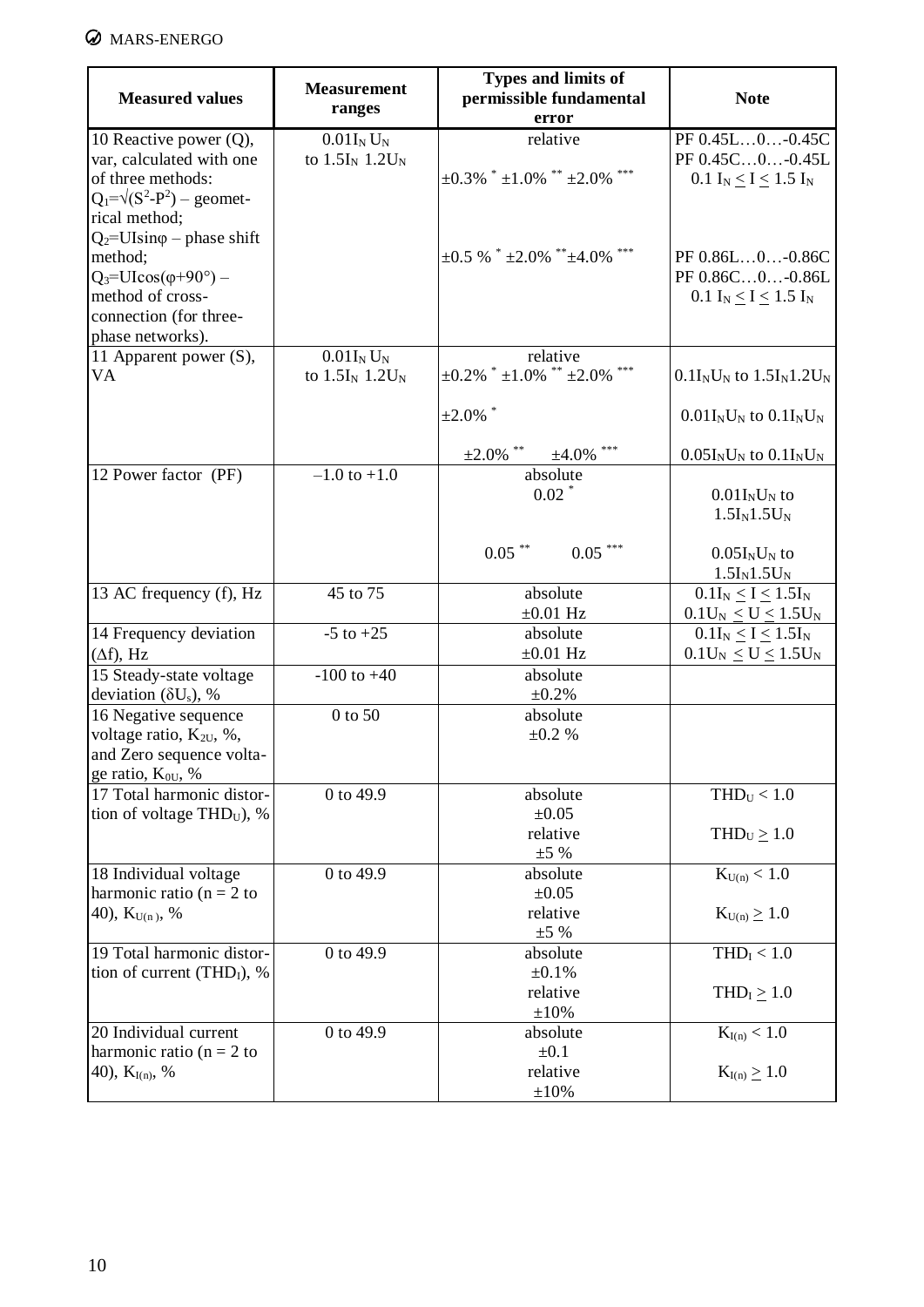| <b>Measured values</b>                                                                                                                                                                                                                                                                                  | <b>Measurement</b><br>ranges                | Types and limits of<br>permissible fundamental<br>error                                                    | <b>Note</b>                                                                                                                                                        |
|---------------------------------------------------------------------------------------------------------------------------------------------------------------------------------------------------------------------------------------------------------------------------------------------------------|---------------------------------------------|------------------------------------------------------------------------------------------------------------|--------------------------------------------------------------------------------------------------------------------------------------------------------------------|
| 21 Active power of n <sup>th</sup><br>harmonic ( $n = 1$ to 40),<br>$P_{(n)}$ , W                                                                                                                                                                                                                       | $0.003I_NU_N$<br>to $0.1I_N$ U <sub>N</sub> | relative                                                                                                   | Only for EM-3.3T1<br>with Current Trans-<br>former Block, or EM-<br>3.3T1 with Precision<br>Current clamps<br>0.1 $I_N \leq I \leq 1.5$ $I_N$<br>$2\% \le K_{(n)}$ |
|                                                                                                                                                                                                                                                                                                         |                                             | $\pm 5.0\%$ *<br>$\pm 10.0\%$ **<br>$\pm 5.0\%$ *<br>$±10.0\%$                                             | $PF = 1$<br>PF 0.5L1 0.5C<br>$2 \leq n \leq 10$                                                                                                                    |
|                                                                                                                                                                                                                                                                                                         | $0$ to $I_N$                                | $\pm 10.0\%$ *<br>$\pm 20.0\%$<br>absolute                                                                 | $11 \le n \le 40$<br>0.01 $I_N \leq I \leq 1.5$ $I_N$                                                                                                              |
| 22 Positive sequence<br>current $(I_{1(1)})$ , Zero se-<br>quence current $(I_{0(1)})$ ,<br>and Negative sequence<br>current $(I_{2(1)})$ , A                                                                                                                                                           |                                             | $\pm 0.002$ I <sub>N</sub> A<br>$\pm 0.01$ I <sub>N</sub> A <sup>**</sup><br>$\pm 0.02$ $I_N\;$ A $^{***}$ |                                                                                                                                                                    |
| 23 Positive sequence<br>voltage $(U_{1(1)})$ , Zero se-<br>quence voltage $(U_{0(1)})$ ,<br>and Negative sequence<br>voltage $(U_{2(1)})$ , V                                                                                                                                                           | $0$ to $U_N$                                | absolute<br>$\pm 0.002$ U <sub>N</sub>                                                                     |                                                                                                                                                                    |
| 24 Positive sequence ac-                                                                                                                                                                                                                                                                                | $0.01I_N U_N$                               | absolute                                                                                                   | 0.1 I <sub>N</sub> $\leq$ I $\leq$ 1.5 I <sub>N</sub>                                                                                                              |
| tive power $(P_{1(1)})$ , Zero<br>sequence active power<br>$(P0(1))$ , and Negative se-<br>quence active power<br>$(P_{2(1)})$ , W                                                                                                                                                                      | to $1.,5I_N$ U <sub>N</sub>                 | $\pm 0.0025 P_N$ <sup>*</sup><br>$\pm 0.01P_N$<br>$\pm 0.02 P_N$ ***                                       |                                                                                                                                                                    |
| 25 Phase angles between<br>a) Positive sequence<br>voltage and Positive se-<br>quence current $(\varphi_{1UI})$ ;<br>b) Zero sequence voltage<br>and Zero sequence cur-<br>rent $(\varphi_{0UI})$ ;<br>c) Negative sequence<br>voltage and Negative se-<br>quence current $(\varphi_{2UI});$<br>degrees | 0 to 360                                    | not standardized                                                                                           |                                                                                                                                                                    |
| 26 Voltage dip duration<br>$(\Delta t_d)$ , s                                                                                                                                                                                                                                                           | 0.02 or longer                              | absolute<br>$\pm 0.02$                                                                                     | 49 Hz < f < 51 Hz                                                                                                                                                  |
| 27 Voltage dip depth<br>$(Udip),\%$                                                                                                                                                                                                                                                                     | 10 to 100                                   | relative<br>±10.0%                                                                                         | 49 Hz < $f$ < 51 Hz                                                                                                                                                |
| 28 Voltage swell height<br>(over-voltage factor)<br>Usw, %                                                                                                                                                                                                                                              | 110 to 799                                  | relative<br>±2.0%                                                                                          | $49$ Hz < f < 51 Hz                                                                                                                                                |
| 29 Voltage swell dura-<br>tion $(\Delta t_{sw})$ , s                                                                                                                                                                                                                                                    | 0.01 or longer                              | absolute<br>$\pm 0.02$                                                                                     | 49 Hz < f < 51 Hz                                                                                                                                                  |
| 30 Flicker short-term<br>perceptibility $(P_{st})$                                                                                                                                                                                                                                                      | $0.25$ to $10$                              | relative<br>±5.0%                                                                                          | 49 $Hz < f < 51 Hz$<br>$\Delta U/U \leq 20\%$ provided<br>that voltage envelope<br>is meander-like                                                                 |
| 31 Voltage instrument<br>transformer (VT) ratio<br>error $(\Delta f_U)$ , %                                                                                                                                                                                                                             | $0.1$ to $100\,$                            | absolute<br>$\pm (0.02 + 0.02  \Delta f_U )$ %                                                             | $0.8 \, U_N \leq U \leq 1.5 \, U_N$                                                                                                                                |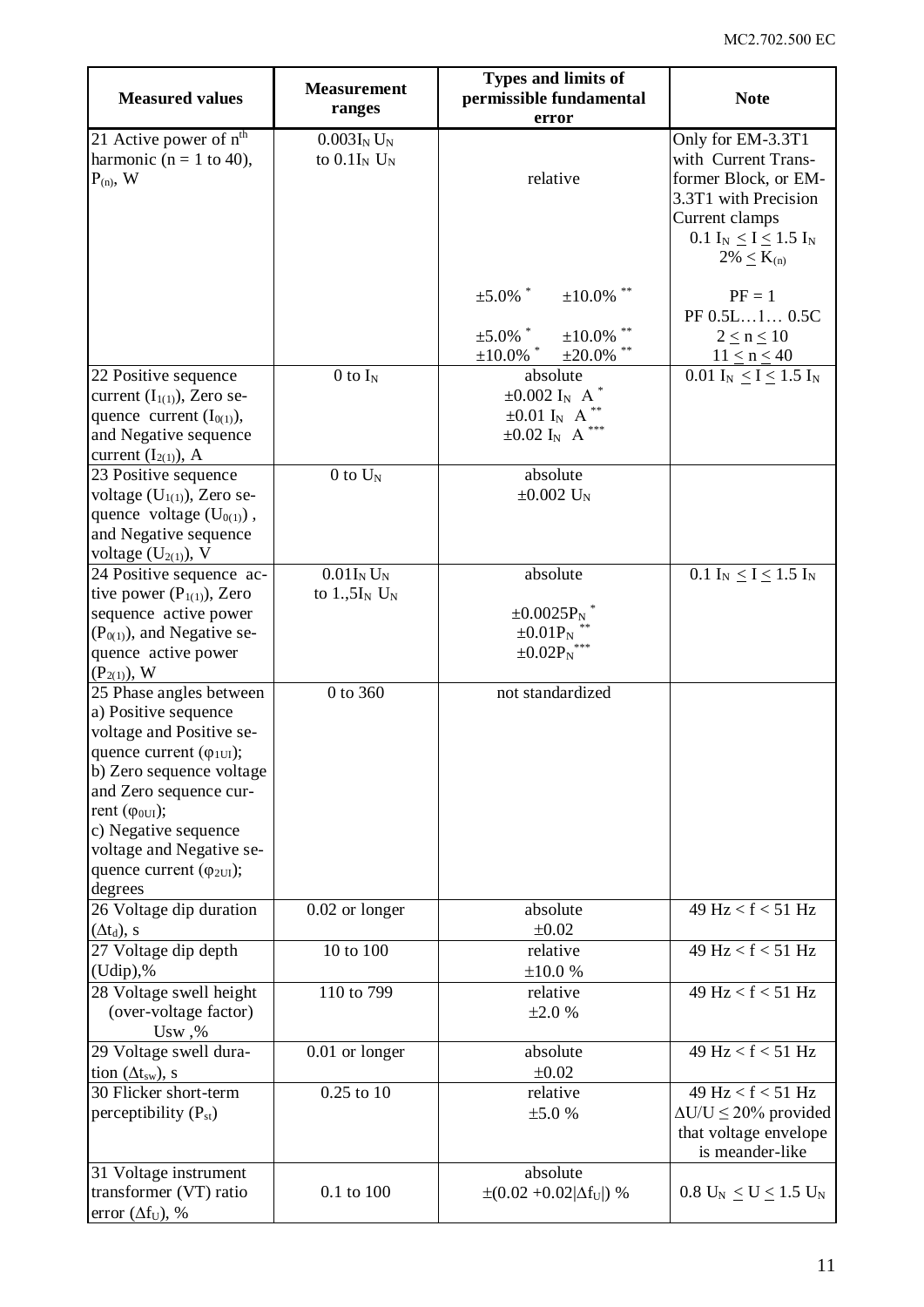#### **WARS-ENERGO**

| <b>Measured values</b>                                                                         | <b>Measurement</b><br>ranges | Types and limits of<br>permissible fundamental<br>error                                                                                                                                                      | <b>Note</b>                                                                                            |
|------------------------------------------------------------------------------------------------|------------------------------|--------------------------------------------------------------------------------------------------------------------------------------------------------------------------------------------------------------|--------------------------------------------------------------------------------------------------------|
| 32 Voltage instrument<br>transformer (VT) phase<br>error $(\Delta \delta_U)$ , angular units   | $0.1$ min to $180$ degrees   | absolute<br>$\pm(1.0 + 0.1 \Delta\delta_U )$ min                                                                                                                                                             | $0.8 U_N \le U \le 1.5 U_N$                                                                            |
| 33 Current instrument<br>transformer (CT) ratio<br>error $(\Delta f_I)$ , %                    | 0.1 to 100                   | absolute<br>$\pm (0.02 + 0.02  \Delta f_I )$ %                                                                                                                                                               | 0.01 $I_N \le I \le 1.5 I_N$                                                                           |
| 34 Current instrument<br>transformer (CT) phase<br>error $(\Delta \delta_{I})$ , angular units | 0.2 min to 180 degrees       | absolute<br>$\pm (1.0 + 0.1   \Delta \delta_I)$ min                                                                                                                                                          | 0.01 $I_N \le I \le 1.5 I_N$                                                                           |
| 35 Apparent load power<br>$(S)$ , VA<br>using CT<br>using VT                                   | 12 to 100<br>10 to 1200      | relative<br>2.0%<br>2.0%                                                                                                                                                                                     |                                                                                                        |
| 36 Tangent φ                                                                                   | $0$ to $8$                   | absolute<br>$\pm$ [0.005+0.003(tg $\varphi$ ) <sup>2</sup> ] <sup>*</sup><br>$\pm$ [0.02+0.015(tg $\varphi$ ) <sup>2</sup> ] <sup>**</sup><br>$\pm$ [0.02+0.015(tg $\varphi$ ) <sup>2</sup> ] <sup>***</sup> | $0.01I_NU_N$ to<br>$1.5I_N1.2U_N$                                                                      |
| 37 Voltage peak value, V                                                                       | $0.1U_N$ to $2.1U_N$         | referred<br>$\pm 0.2 \%$                                                                                                                                                                                     | Within the bandwidth<br>of 0.6 to 2.0 kHz:<br>THD $_U$ < 30 %,<br>$K_{U(n)} \leq 10\%$                 |
| 38 Voltage amplitude<br>value, V                                                               | $0.1U_N$ to $2.1U_N$         | relative<br>$\pm [0.2 + 0.02]$ U <sub>N</sub> /U-1 ] %                                                                                                                                                       | Within the bandwidth<br>of 0.6 to 2.0 kHz:<br>THD $_U$ < 30 %,<br>$K_{U(n)} \leq 10\%$<br>$f < 400$ Hz |
| 39 Accuracy of time<br>keeping (daily rate of re-<br>al-time clock)                            | N/A                          | $\pm[0.5+0.05]2$ U <sub>N</sub> /U-1 ] %<br>absolute<br>$\pm 2$ s/day                                                                                                                                        | $400$ Hz < f < 600 Hz<br>Within temperature<br>range of<br>10 °C to 35 °C                              |

\_\_\_\_\_\_\_\_\_\_\_\_\_\_\_\_ \* For EM-3.3T1 with Current Transformers Block

\*\* For EM-3.3T1 with a Precision Current clamp kit

\*\*\* For EM-3.3T1 with a basic Current clamp kit

Data not marked with asterisks \*, \*\*, \*\*\* are valid regardless of the type of input current converters (for EM3.3T1 with Precision current clamps, Basic current clamps, or with Current Transformers Block).

**Note!** Single-phase measuring instruments may be tested with a line voltage of up to 500 V.

2.4.6 When an input signal does not constitute a sine waveform, the EM-3.3T1 still supports measurement of electrical parameters, provided that the amplitude values of current and voltage do not exceed 140% of the nominal values for measurement sub-ranges.

2.4.7 The test system provides for testing of pointer-type measuring instruments, namely:

- Wattmeters, varmeters
- Voltmeters, amperemeters
- Phase meters, power factor meters
	- Frequency meters
	- Power quality meters.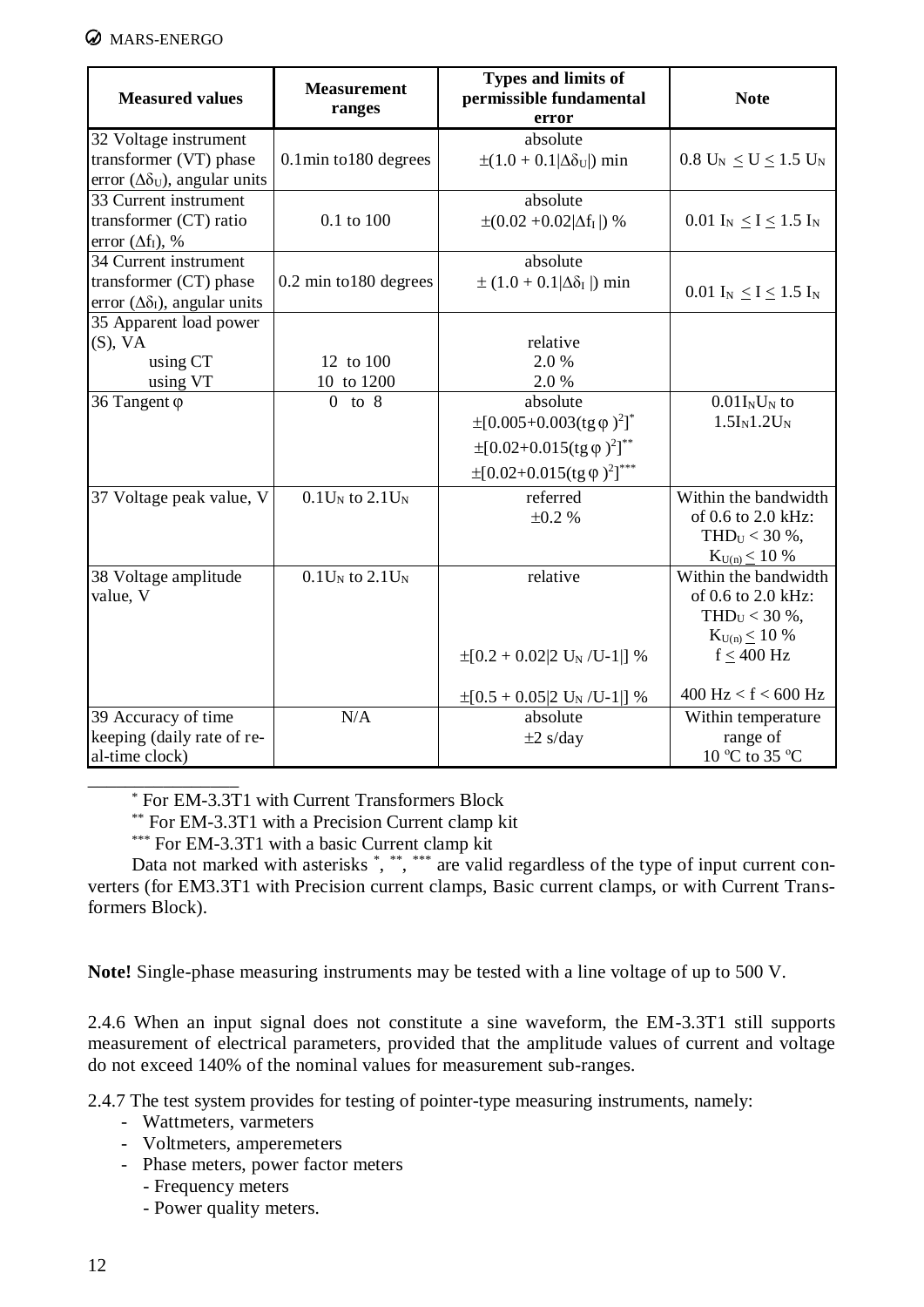2.4.8 The test system provides for testing of measuring instruments with frequency output. The specifications of the output are as follows:

- Pulse amplitude  $(5...15)$  V
- Pulse duration 15 microseconds, or longer
- Pulse frequency (number of pulses per second)  $(0...30)$  kHz

2.4.9 The test system supports testing of electronic-type electricity meters with pulse output. The instrument constant for the meter under test may be set within the range of 1 to 9999999999 pulses per kWh.

The instrument constants of the Energomonitor 3.3T1 for various voltage ranges are shown in Table 5.

2.4.10 The test system provides the declared technical specifications when it is set for stable operation, namely in  $30 \pm 1$  min after applying power.

2.4.11 The time of continuous operation of the test system is no more than 8 hours (8 hours ON, 1 hour OFF). When the test system is operated at a maximum current (or 100A), the mode is as follows: 15 min (or less) ON, 10 min OFF.

2.4.12 The test system is powered from mains (single-phase,  $(220 \pm 10\%)$  V,  $(50 \pm 5\%)$  Hz). Power consumption is no more than 1500 VA.

2.4.14 The net weight of each case of the portable test system must not exceed 15 kg.

2.4.15 Mean time to first failure is at least 10000 hours.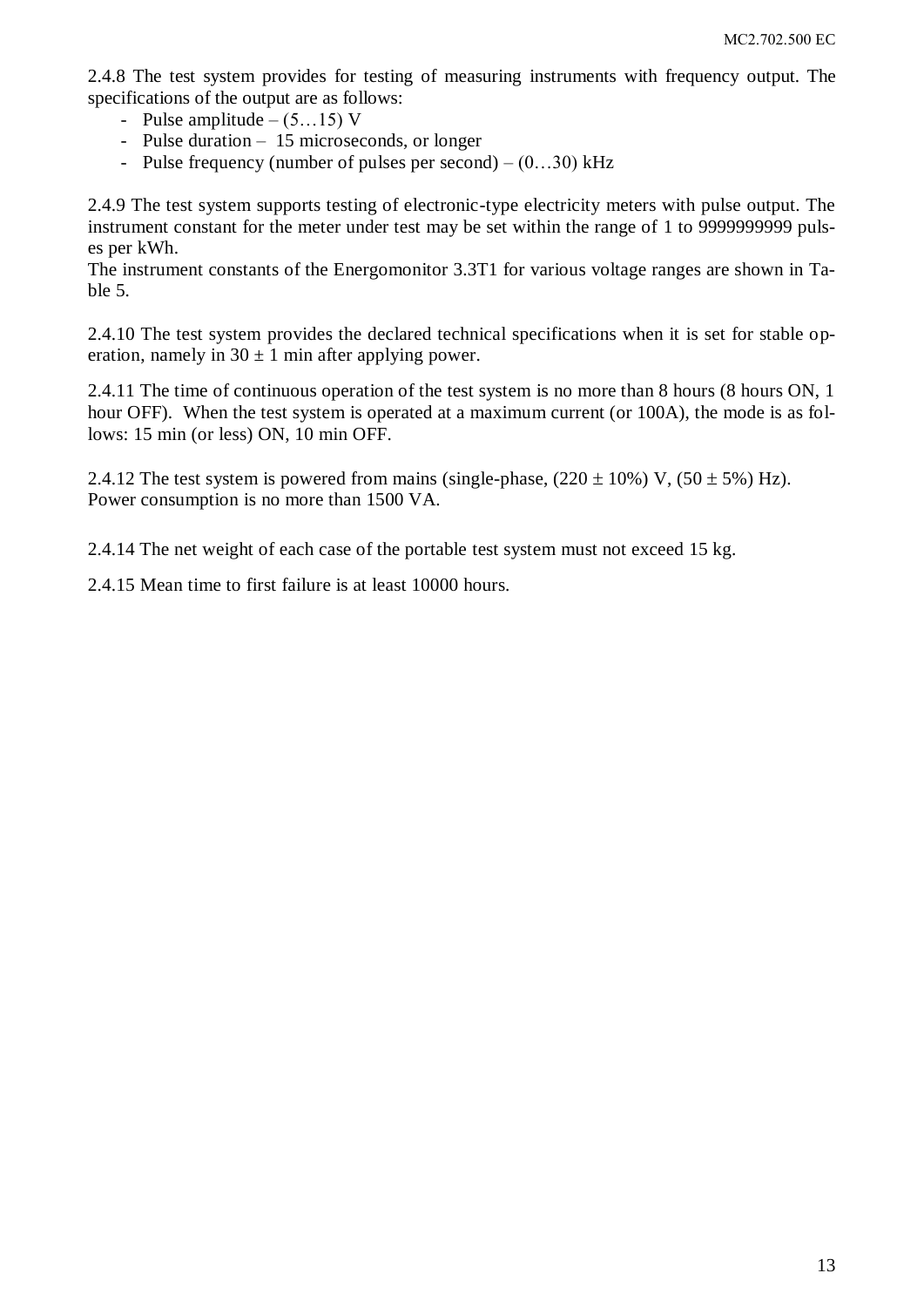| Table 5                                           |                                                                       |                |                                                 |                                 |                   |                          |                  |                                                                   |       |
|---------------------------------------------------|-----------------------------------------------------------------------|----------------|-------------------------------------------------|---------------------------------|-------------------|--------------------------|------------------|-------------------------------------------------------------------|-------|
|                                                   | Instrument constant of the Energomonitor 3.3T1 in terms of measuring: |                |                                                 |                                 |                   |                          |                  |                                                                   |       |
|                                                   | Active power, pulses / kW·h                                           |                |                                                 |                                 |                   |                          |                  |                                                                   |       |
| <b>Active voltage</b>                             |                                                                       |                |                                                 | Reactive power, pulses / kvar-h |                   |                          |                  |                                                                   |       |
| measurement                                       |                                                                       |                |                                                 | Apparent power, pulses / kVA·h  |                   |                          |                  |                                                                   |       |
| range, V                                          |                                                                       |                | <b>EM 3.3T1 with Current Transformers Block</b> |                                 |                   |                          |                  | <b>EM 3.3T1 with Precision Current Clamp kit</b>                  |       |
|                                                   |                                                                       |                |                                                 |                                 |                   |                          |                  |                                                                   |       |
|                                                   | $I_{\text{nom}}=0.5 \text{ A}$                                        |                | $I_{nom} = 5 A$                                 | $I_{nom} = 50 A$                |                   | $I_{nom}=5 A$            |                  | $I_{nom}=10 A$                                                    |       |
| 240                                               |                                                                       | 120000000      | 12000000                                        |                                 | 1200000           | 12000000                 |                  | 6000000                                                           |       |
| 120                                               |                                                                       | 240000000      | 24000000                                        |                                 | 2400000           | 24000000                 |                  | 12000000                                                          |       |
| 60                                                |                                                                       | 480000000      | 48000000                                        |                                 | 4800000           | 48000000                 |                  | 24000000                                                          |       |
| EM 3.3T1 with Current Clamp kit of basic accuracy |                                                                       |                |                                                 |                                 |                   |                          |                  |                                                                   |       |
|                                                   | $I_{nom}=5 A$                                                         | $I_{nom}=10$ A | $I_{nom}=50 A$                                  | $I_{nom}=100 A$                 | $I_{nom} = 300 A$ | $I_{\text{nom}} = 500$ A | $I_{nom}=1000 A$ | $I_{\text{nom}} = 3000 \text{ A} I_{\text{nom}} = 5000 \text{ A}$ |       |
| 240                                               | 12000000                                                              | 6000000        | 1200000                                         | 600000                          | 200000            | 120000                   | 60000            | 20000                                                             | 12000 |
| 120                                               | 24000000                                                              | 12000000       | 2400000                                         | 1200000                         | 400000            | 240000                   | 120000           | 40000                                                             | 24000 |
| 60                                                | 48000000                                                              | 24000000       | 4800000                                         | 2400000                         | 800000            | 480000                   | 240000           | 80000                                                             | 48000 |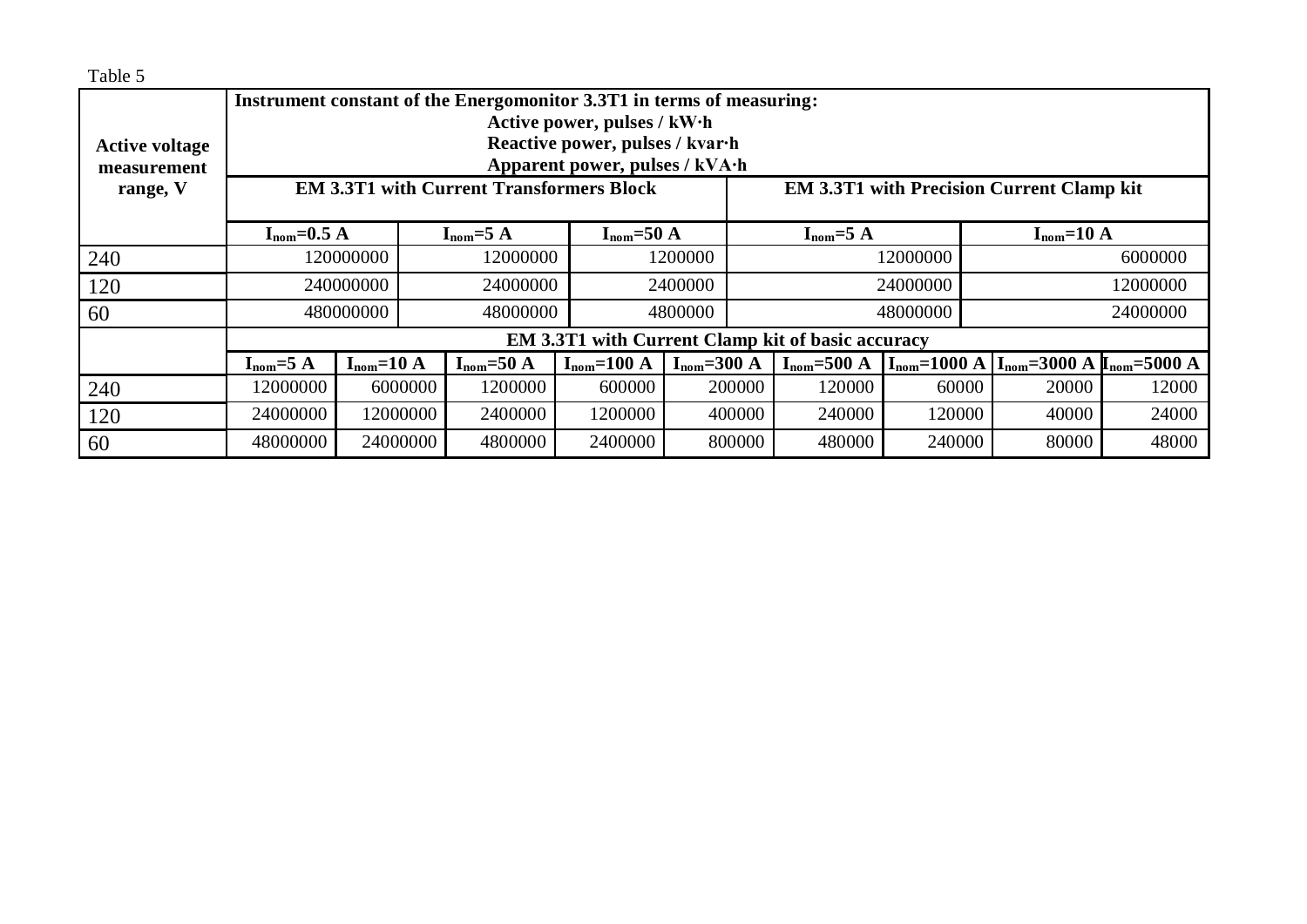# **3 USER MAINTENANCE**

<span id="page-14-0"></span>3.1 Maintenance is the care and servicing that the user provides for keeping the test system operational over its life cycle.

3.2 Every maintenance operation shall meet safety requirements described in Section 1 of this Equipment Certificate.

3.3 The routine maintenance includes self-testing and such operations as:

- cleaning the display and keyboard with a damp cloth

- cleaning the oxidized contacts and checking the reliability of their fixing

| 3.4 Troubleshooting |  |
|---------------------|--|
|                     |  |

| N <sub>0</sub> | Fault                                                  | <b>Correction</b>                                                                                                                           |  |
|----------------|--------------------------------------------------------|---------------------------------------------------------------------------------------------------------------------------------------------|--|
|                | Some (or all) of the compo-                            | Make sure that the power cables of the compo-                                                                                               |  |
|                | nents of the test system are                           | nents are properly connected.                                                                                                               |  |
|                | not powered.                                           | Replace the fuses of the components not powered.                                                                                            |  |
| $\overline{2}$ | There is no communication<br>between the components of | Make sure that the COM port settings of the<br>components and PC are specified correctly.<br>Make sure that the PC communication cables are |  |
|                | the test system and PC.                                | properly connected.                                                                                                                         |  |

# **4 STORAGE**

<span id="page-14-1"></span>4.1 For a long time, the components of the test system shall be stored in the manufacturer's package in a heated storeroom.

| Storage conditions (in the manufacturer's packaging): |  |
|-------------------------------------------------------|--|
|                                                       |  |
|                                                       |  |
| Storage conditions (without packaging):               |  |

4.2 The storeroom should be free from current-conductive dust, acid or alkali fumes and other aggressive substances.

Concentration limits of corrosive components in the air: Sulfur dioxide gas – maximum 20 mg/(  $m^2$ •day) (maximum 0.025 mg/m<sup>3</sup>) Chlorides – 0.3 mg/  $(m^2 \cdot day)$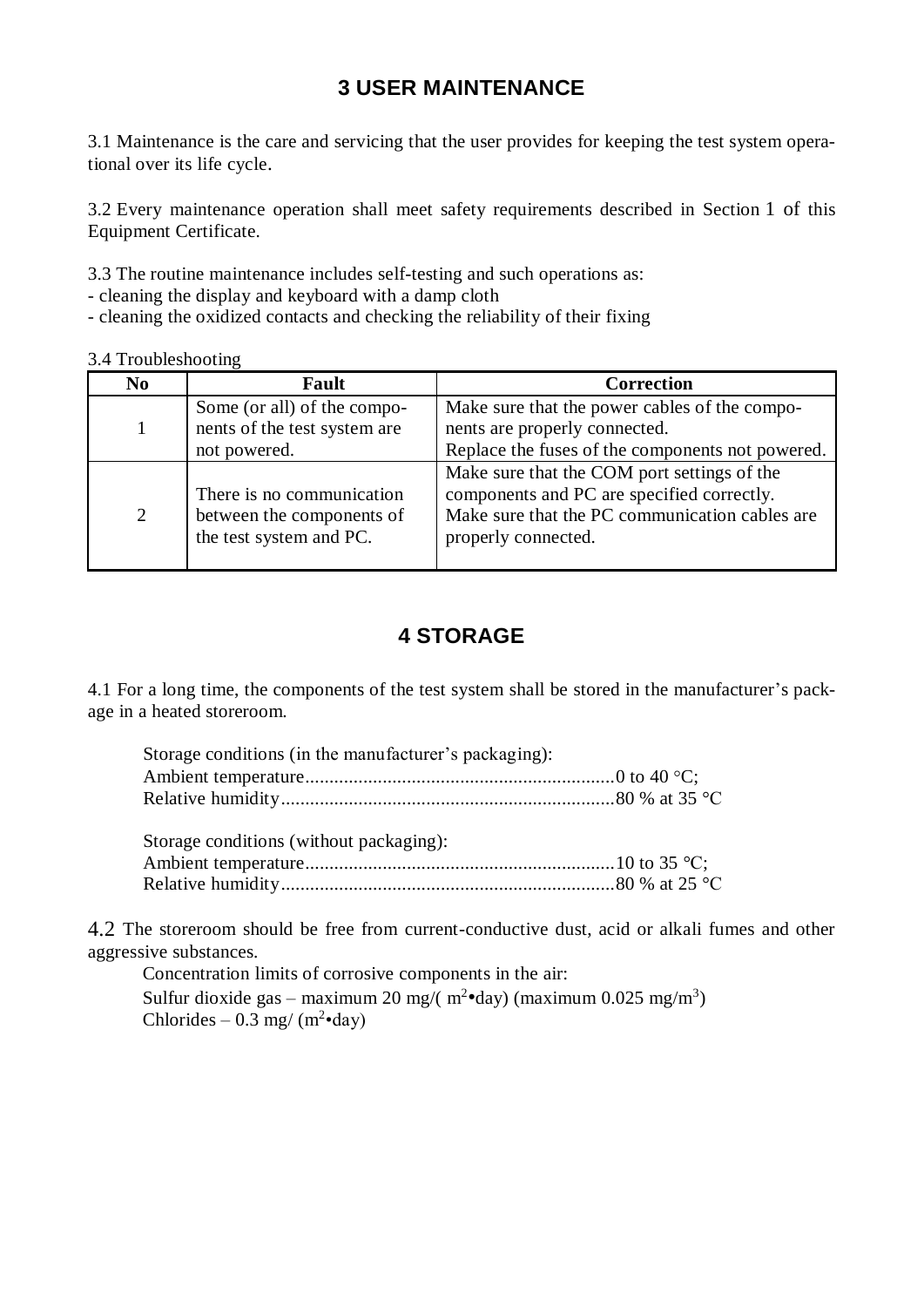# **5 TRANSPORTATION**

<span id="page-15-0"></span>5.1 The components of the test system shall be transported packed in the manufacturer's box in enclosed vehicles or wagons protected from rain and snow or in air-tight heated plane cargo compartments.

5.2 Ambient conditions during transportation:

- Ambient temperature  $-25$  to 55 °C
- Relative humidity 98 % at 35  $\degree$ C

# **6 MARKING AND SEALING**

<span id="page-15-1"></span>6.1 The nameplate of the test system bears:

- Model name (legend)
- Power supply type and rating
- Serial number
- Date of manufacture (month and year)

6.2 Side and face walls of the transportation boxes bear handling symbols "Fragile", "Keep dry" and "Top".

6.3 Seals are installed in a hole of a fastening screw of each test system component. After opening the component for repair, the seal should be reinstalled by authorized Service Companies only.

# **7 WARRANTY**

<span id="page-15-2"></span>7.1 All products of MARS-ENERGO are warranted against defects in manufacture or material **for a period of 18 (eighteenth) months** from the date of purchase from MARS-ENERGO. Warranty period for the batteries is 6 (six) months from the date of purchase from MARS-ENERGO. Equipment believed to be defective may be sent within the warranty period to MARS-ENERGO for inspection (Warranty Claim enclosed, transportation prepaid). If the inspection by MARS-ENERGO confirms that the product is defective, it will be repaired or replaced (at MARS-ENERGO option) at no charge, within the underlisted limitations (paragraph 9.3), and returned prepaid to the location specified in the buyer's Warranty Claim. All replaced parts become the property of MARS-ENERGO.

#### **Conditions**

7.2 In the event of any Device's failure or defect in manufacture or material during the warranty period (provided that the transportation, storage and operating conditions outlined in this Manual are fulfilled), send the Device to MARS-ENERGO along with the sales invoice or other proof of Device's ownership and date of purchase. If the documents outlined in the previous section are absent, the warranty period is calculated from the date of Device manufacture.

MARS-ENERGO retains the right to reject a warranty claim, if the documents listed in the previous section are filled out incompletely, incorrectly or illegibly. This warranty will not be applicable for the Devices whose serial number has been altered, removed or made illegible.

This warranty will not be applicable for damages to your Device caused during shipment to and from MARS-ENERGO location.

This warranty will not be applicable:

1) For parts requiring regular maintenance or replacement due to natural wear;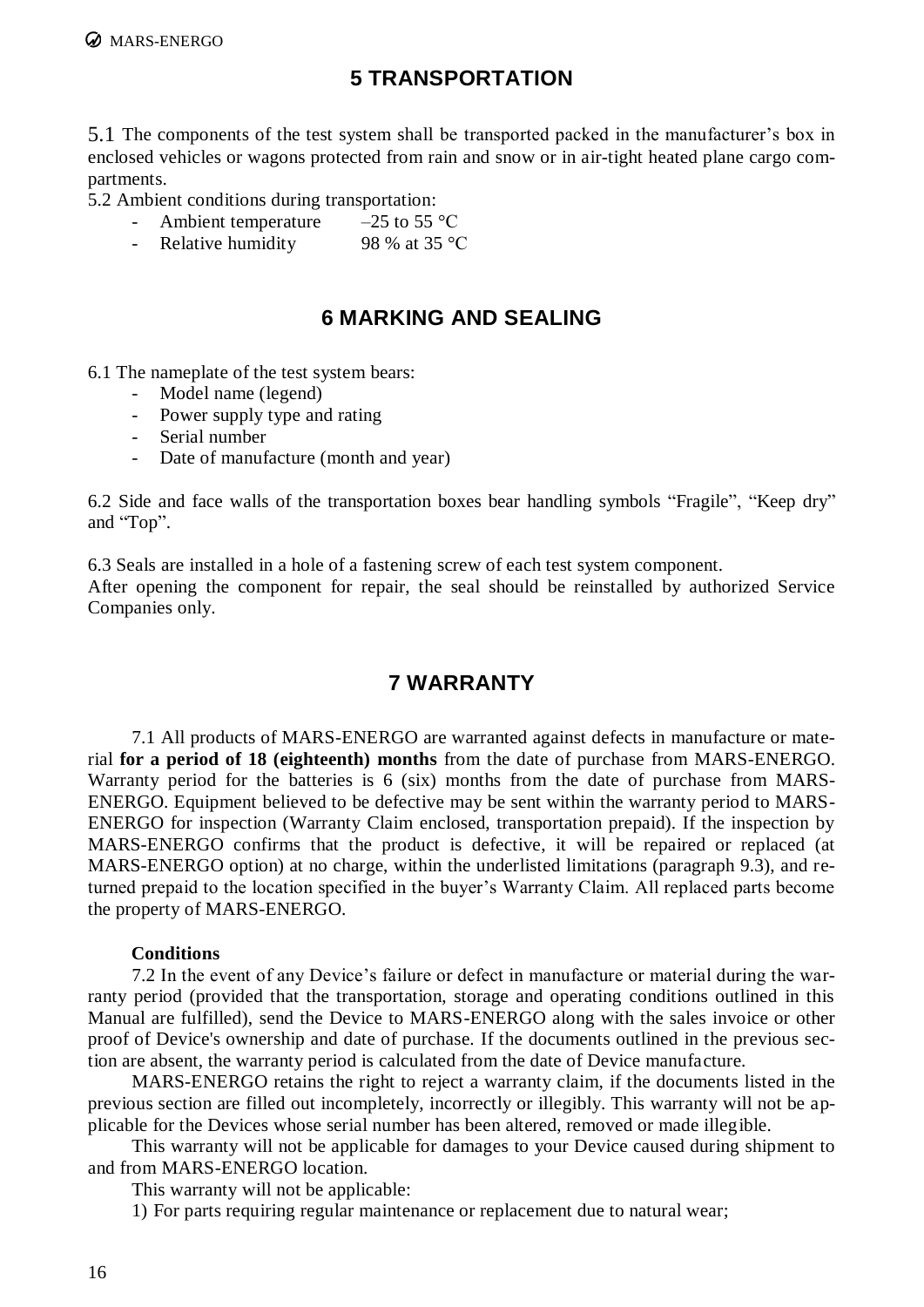- 2) For consumable parts (parts, the nature of which is to become worn or depleted with use, such as batteries);
- 3) For damages to the Device caused by:
- a) Any use other than correct use described in the User manual including:
	- Handling the Device resulting in mechanical damages, cosmetic defects, Device modification, or damages to the LCD;
	- Damages caused by incorrect installation;
	- Damages caused by any maintenance other than correct maintenance described in the User manual;
	- Damages caused by installation and use inconsistent with the technical and safety standards in force in the country where the Device has been installed and used;

b) Damages caused by computer virus infection or by use of software not supplied by MARS-ENERGO, or damages caused by incorrect software installation;

c) Damages caused by condition or defects of a system or its elements with which or as part of which the Device was used, excluding the other MARS-ENERGO products intended for use with the Device;

d) Damages caused by accessories or ancillary equipment not made or authorized by MARS-ENERGO with respect to their type, condition or characteristics;

e) Damages caused by repairs or attempts to repair the Device executed by an unauthorized person or company;

f) Damages caused by adjustments or modifications made to the Device without prior written consent of MARS-ENERGO;

g) Damages caused by negligent handling;

h) Damages caused by accidents, fire, ingress of liquids, chemicals or other materials,

flood, vibration, heat, improper ventilation, variations of supply voltage, improper power supply or input voltage, electrostatic discharge including lightning, or any other impacts or external actions beyond the reasonable control of MARS-ENERGO and not covered by the technical documentation for the Device.

The present warranty only covers hardware failures. This warranty does not cover failures of software (produced either by MARS-ENERGO or by other manufacturers ), which are the subject of express or implied end user license agreements, separate warranties, or exclusions.

7.3 MARS-ENERGO establishes the lifetime for the products outlined above (excluding the batteries) of 4 (four) years from the date of purchase from MARS-ENERGO. Lifetime period for the batteries is 2 (two) years from the date of purchase from MARS-ENERGO. *Please note that warranty period and lifetime differ from each other.*

7.4 It is highly recommended to make a backup copy of the data from the Device's internal memory and store it on another (external) media. MARS-ENERGO shall in no circumstances be liable for any direct or indirect damages or losses, whether incidental, consequential or otherwise, including but not limited to loss of profits, loss of use or any deletion, corruption, destruction or removal of data, disclosure of confidential information or infringement of privacy, data recovery expenses, losses arising out of interruption of commercial, production or other activities based on use or loss of use of the Device.

Manufacturer's address (for warranty claims): **Mars-Energo**  V.O. 13 Line, 6 - 8, office 41H, St. Petersburg, Russia. А Tel: (812) 327-21-11, (812) 334-72-40 E-mail: mail@mars-energo.ru www.mars-energo.com

Manufacturer's address (Production and Service departments): V.O. Kozhevennaja Line, 29-5, Saint-Petersburg, Russia, 199106 Tel: (812) 633-04-60 E-mail: [service@mars-energo.ru](mailto:marsel@peterlink.ru)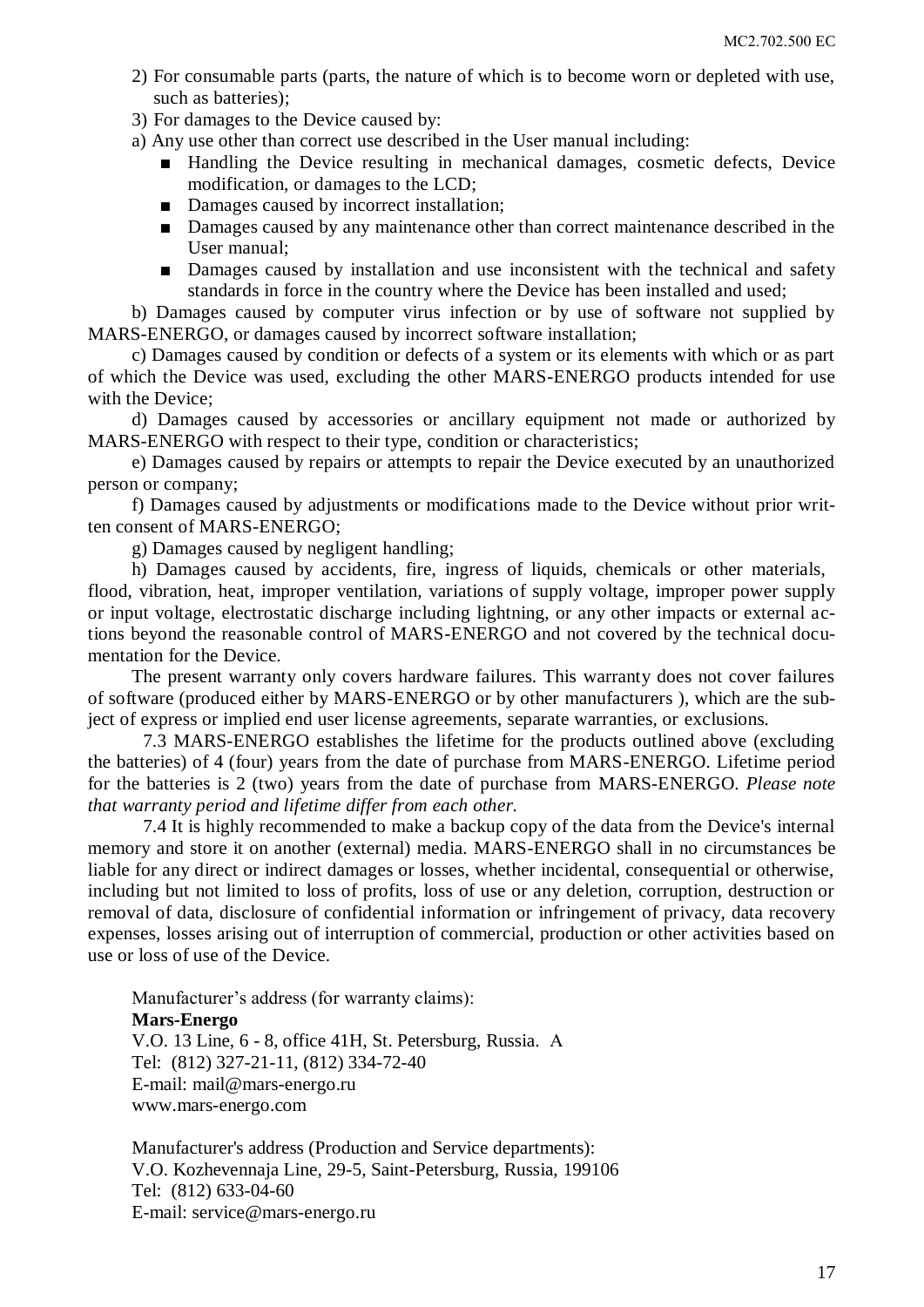# **8 PACKING FORM**

 $\overline{\phantom{0}}$ 

<span id="page-17-0"></span>

| TEST SYSTEM MTS-ME-3.3T1-P<br>TEST SYSTEM MTS-ME-3.3T1-P |                                                                                     |  |  |  |
|----------------------------------------------------------|-------------------------------------------------------------------------------------|--|--|--|
|                                                          |                                                                                     |  |  |  |
| nical                                                    | The aforesaid equipment has been packed by MARS-ENERGO in compliance with the Tech- |  |  |  |
| Requirements in force.                                   |                                                                                     |  |  |  |
| Packer signature: (Initials and name)                    |                                                                                     |  |  |  |
|                                                          |                                                                                     |  |  |  |
|                                                          |                                                                                     |  |  |  |

# **9 ACCEPTANCE FORM**

<span id="page-17-1"></span>

| The aforesaid equipment has been manufactured and accepted in compliance with Tech-<br>nical Specifications TS 4381-053-49976497-2013 and conforms to the Technical Re-<br>quirements in force. |  |  |  |  |
|-------------------------------------------------------------------------------------------------------------------------------------------------------------------------------------------------|--|--|--|--|
|                                                                                                                                                                                                 |  |  |  |  |
| Corporate Seal:                                                                                                                                                                                 |  |  |  |  |
|                                                                                                                                                                                                 |  |  |  |  |
|                                                                                                                                                                                                 |  |  |  |  |

Date of Sale: \_\_\_\_\_\_\_\_\_\_\_\_\_\_\_\_\_\_

(Corporate Seal) \_\_\_\_\_\_\_\_\_\_\_\_\_\_\_\_ (Initials and Name)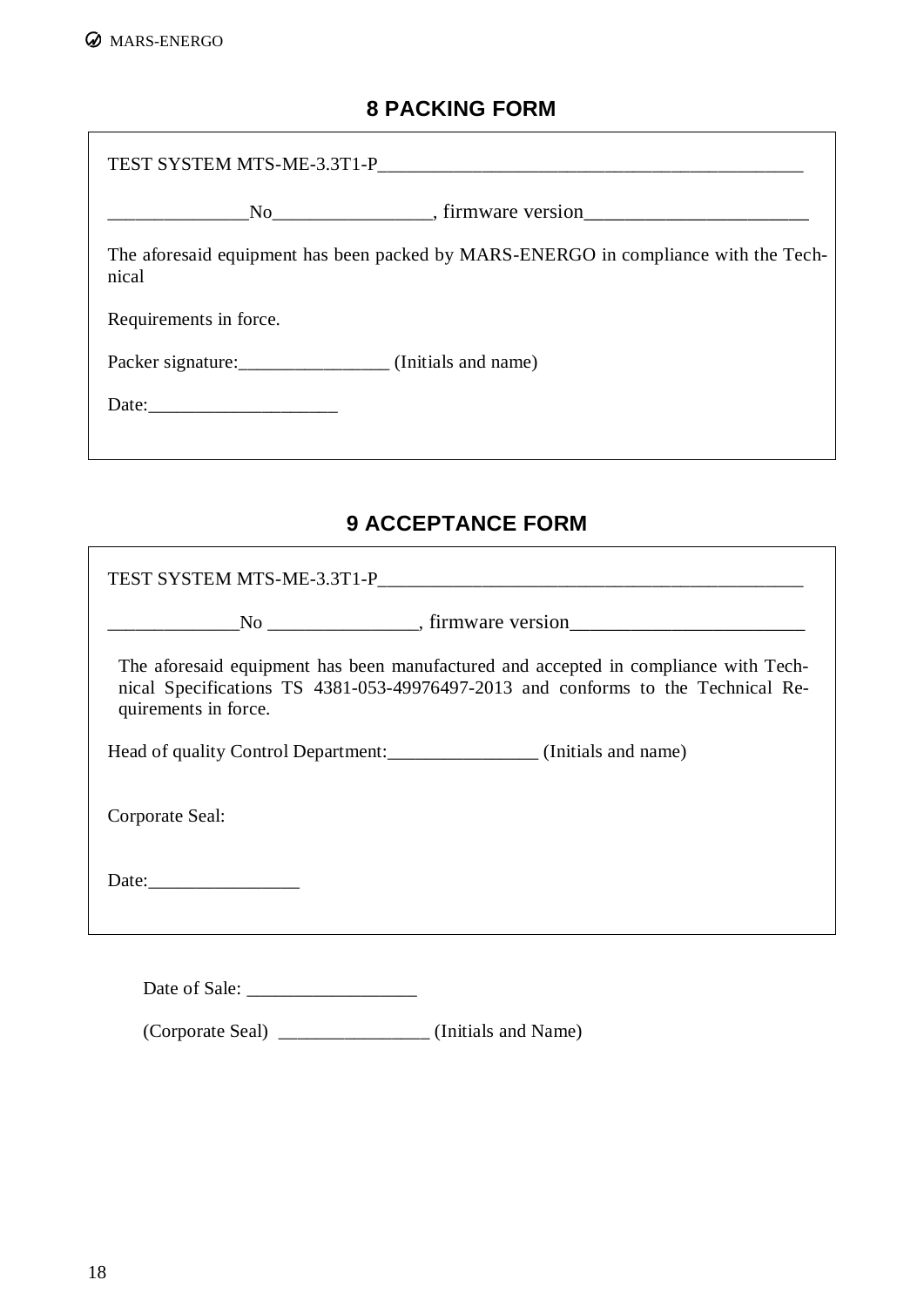### **10 WARRANTY CLAIM**

<span id="page-18-0"></span>In the event of any failure or defect of the equipment in manufacture or material during the warranty period (provided that the transportation, storage and operating conditions outlined in this Manual are fulfilled), send the equipment to MARS-ENERGO along with the Warranty Claim containing the following information:

1) Model and Serial number of the equipment

2) Date of manufacture

3) Date of putting the equipment into operation

4) Condition of the manufacturer's seals (in place, destroyed, absent). See section 6 for the location of the seals.

5) Description of the failure or defect;

6) Buyer details (Company name, address, etc., including name and phone number of whom the reply may concern).

<span id="page-18-1"></span>Find the Serial number and Date of manufacture of the equipment on its nameplate.